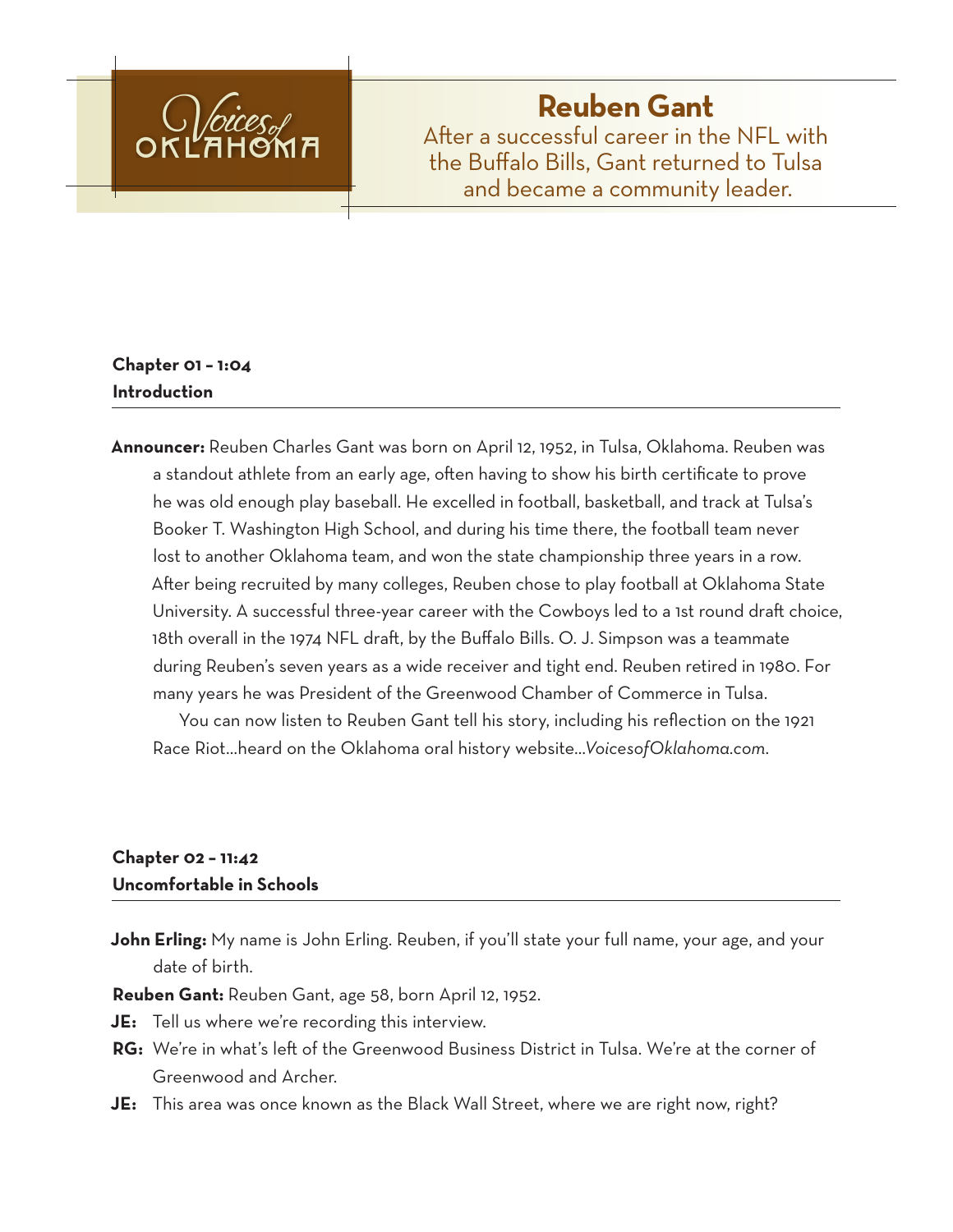**RG:** Right.

- **JE:** Where were you born?
- **RG:** I was born in Tulsa, Oklahoma.
- **JE:** Your mother's name, maiden name, and where she grew up?
- **RG:** My mother's name is Amelia Marie Gant. She actually was born in Gans, Oklahoma, and moved to Tulsa in the 1920s.
- **JE:** Your father's name?
- **RG:** Uh, father's name is actually unknown. Don't know who my dad is. Never met my dad, never saw him, grew up in a single-parent home until, oh let's see, about the age of six, maybe. And my mom married so I had a stepdad.
- **JE:** And often wondered about who your real father was?
- **RG:** Uh, no, not really. It really never entered my mind until I was older, after college.
- **JE:** Your stepfather's name?
- **RG:** Ira Brooks.
- **JE:** And so he became your dad?
- **RG:** Correct.
- **JE:** Do you have brothers or sisters?
- RG: I have seven brothers and sisters, all older. I'm the youngest of eight. Three girls, five boys.
- **JE:** Where did you live the first home that you remember?
- **RG:** It was North Tulsa, 2833 North Trenton.
- **JE:** You went to elementary school from that home?
- **RG:** I did.
- **JE:** And what school did you go to?
- **RG:** Ralph Bunch Elementary School.
- **JE:** Did you show a sports ability then in the early elementary grades?
- **RG:** No I didn't. Actually, I didn't get involved in sports until sixth grade. I got introduced to football through the Red Shield Boys Club on North Harvard.
- **JE:** Red Shield, that'd be Salvation Army.
- **RG:** Salvation Army, right.
- **JE:** Somehow you went there one day?
- **RG:** Uh, well, you know, I was a nerd, actually.
- **JE:** A nerd?
- **RG:** My friends were participating in football and asked me to go out for the team with them. They asked my mom and I asked my mom and she gave her blessing, and that's how I got involved in football.
- **JE:** You're tall now, you're six four.
- **RG:** Correct.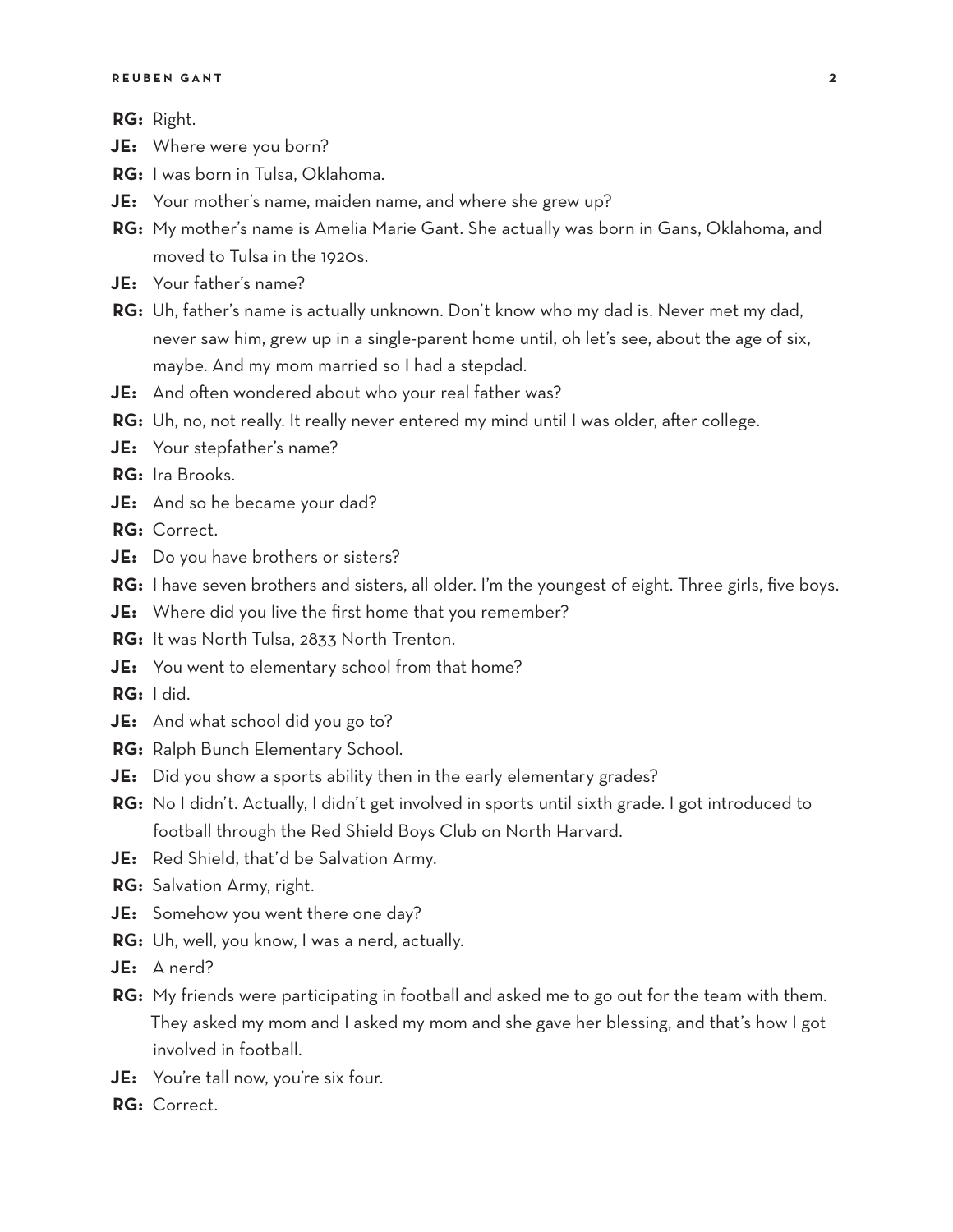- **JE:** Were you always tall then as a youngster?
- **RG:** Always. Always tallest in my class.
- **JE:** And playing football they placed you as tight end immediately, right?
- **RG:** No, no, I actually started out as a running back.

**JE:** Okay.

- **RG:** I was a running back in junior high school, seventh to the ninth grade.
- **JE:** What school was that?
- **RG:** Anderson Junior High School. Mary Anderson Junior High School.
- **JE:** Do you have any memories of classmates?
- **RG:** Well, what was interesting was most of the kids I went to school with I went to school with from elementary school all the way through high school. We pretty much stuck together from elementary school all the way through high school.
- **JE:** I'm curious, are any of them still a friend of yours?
- **RG:** Sure, a few of them. One name in particular, a guy named Roger Wilson. We grew up in the same neighborhood, blocks from each other. We went to school from elementary school all the way though high school together.
- **JE:** Then through junior high you were already making a statement probably in sports and football.
- **RG:** I was pretty good, I guess you would say. It was my first exposure to recruiting. In middle school I was recruited actually to attend various schools in the Tulsa metro area. And I also had some rural towns.
- **JE:** That was probably unusual at that level.
- **RG:** I thought it was, but I came to find out it's pretty much common place, after a while.
- **JE:** Ultimately you went to what high school?
- **RG:** I went to Booker T. Washington High School.
- **JE:** Did they recruit you or—
- **RG:** Uh, no, no, actually I had two stops before going to Booker T. Washington High School. I received a scholarship to attend Cassia Hall. I went to Cassia Hall for one day.
- **JE:** There's a story there. Why one day?
- **RG:** Well, the environment just wasn't conducive to me, I don't think, excelling. I wouldn't have been happy there because I would have been in a school surrounded by students that none looked like me. I would have been the only black in an all white prep school. And I just didn't feel comfortable.
- **JE:** But they recruited you?
- **RG:** They did, they did. It's a private school, I received a scholarship. I then, for two months during the summer, went to Harlan Hall 'cause my mom wanted the best education she could get for me. Turning down an opportunity to go to a prestigious schools was not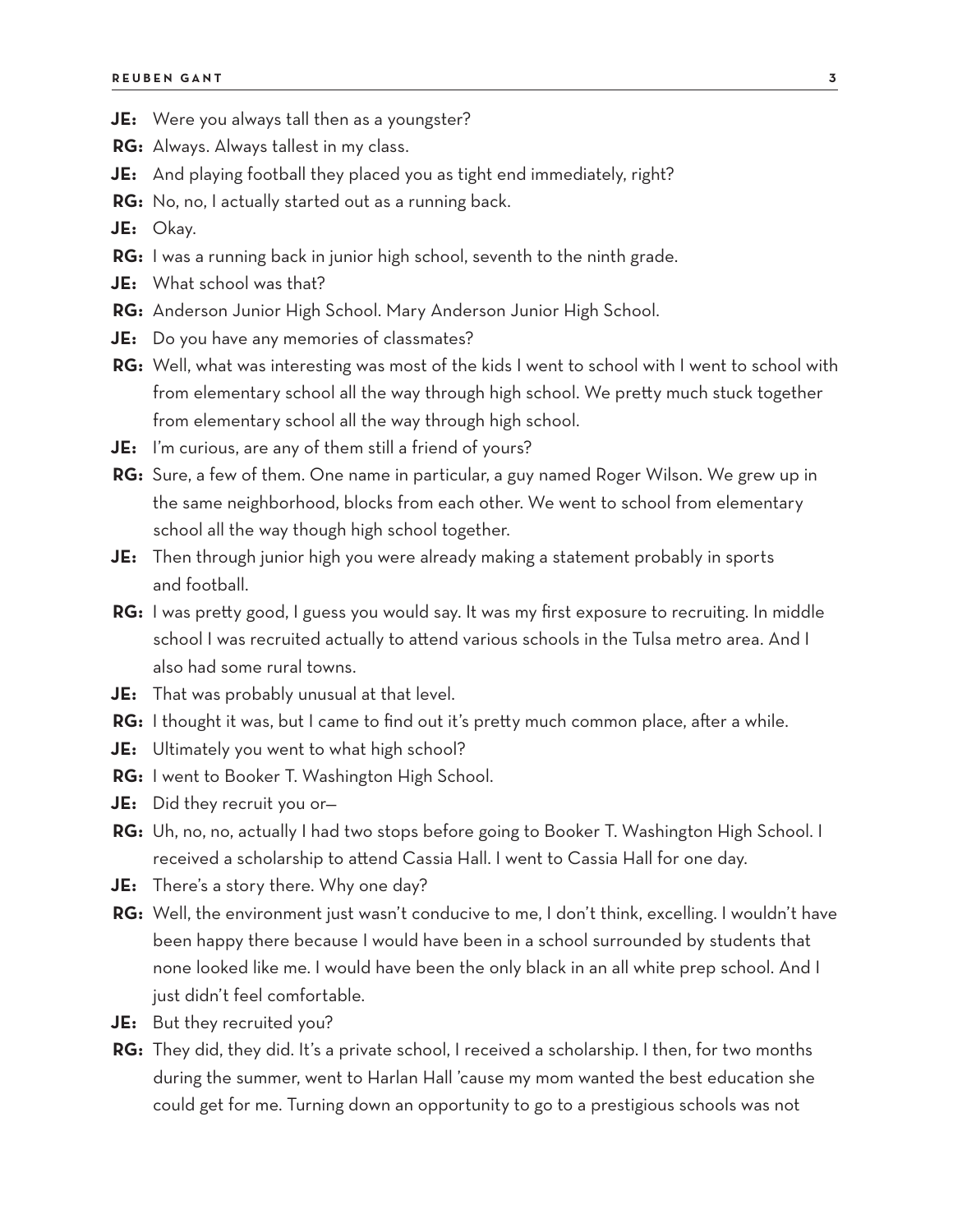going to happen in my household. And so if it were not Cassia Hall it was going to be Harlan Hall. So I went to Harlan Hall for two months.

- **JE:** So then at the end of the first day at Cassia Hall your mother must have been deeply disappointed.
- **RG:** She was. But we had an alternative, which was Harlan Hall. Where I would have been the only black at Cassia Hall and Harlan Hall, I actually went to Harlan Hall with a friend named John Winesberry. Both of us received scholarship offers from Harlan Hall. We were classmates in middle school. His mom wanted the best education possible for him and so we both went to Harlan Hall for two months.
- **JE:** So that was in 1967 then? The summer of '67 that you went to Harlan Hall.
- **RG:** Right.
- **JE:** In the summertime.
- **RG:** I actually went in the summer preparing for fall. It was part of, I guess, orientation, if you will for incoming students. It was perceived it would be a good idea for me to get acclimated to the school by going to summer school, so that's what we did.
- **JE:** How did it feel? You did have a friend so how overall did it feel?
- **RG:** Uh, it felt okay, but still, we weren't happy there. So we kind of plotted to get kicked out of school, basically. We stopped doing class work and stopped doing homework. We turned in blank pieces of paper for homework and blank pieces of paper for testing.

Finally got an audience with the headmaster and was pointblank asked if we wanted to be there and we said no. So the headmaster said, "Well, you know, we don't want you here if you don't want to be here. We want you to be where you're happy."

So we went home and told our parents. Another moment of disappointment, but then communicated to them we wanted to go to Washington High School. So it became okay. "If you're going to do that you have to get a summer job, buy your own school clothes, and we'll go from there." And that's what we did.

- **JE:** As you review that now as an adult, you certainly understand and probably if you were to do it again probably would have done it again.
- **RG:** I'd do the same thing.
- **JE:** Yeah.
- **RG:** Right. I would do the same thing. I just did not feel like I would reach my fullest potential in an environment that didn't encourage me to do that, from a social perspective.
- **JE:** Did you feel racial tension there?
- **RG:** No. I didn't. And at the time, our decision not to go there wasn't racially motivated. Our decision not to go was what we felt like would be in the best interest of us socially. Being in an environment that we were comfortable with we felt like we excel. Because both of us were good students.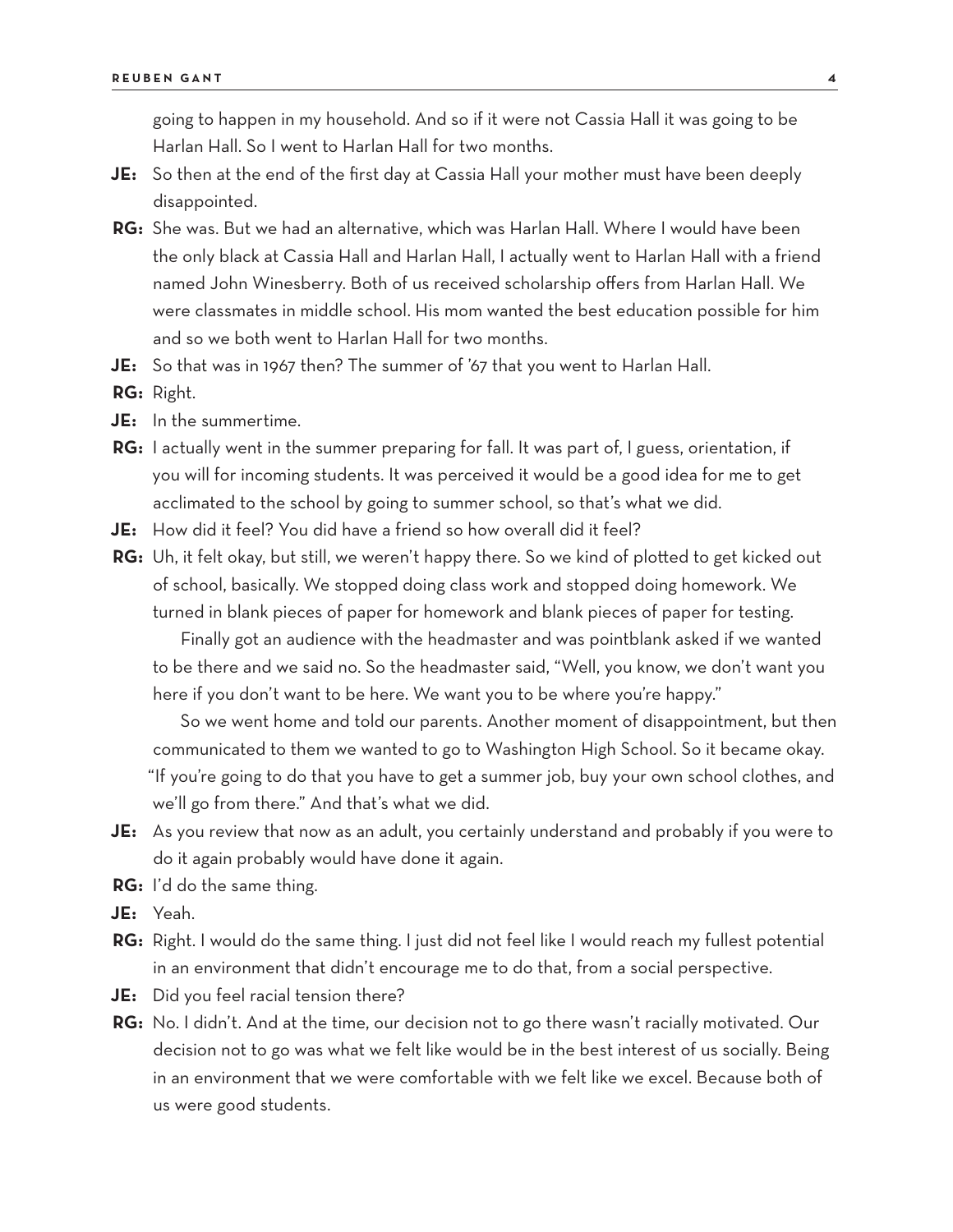**JE:** You excelled when it came to the academic side anyway.

**RG:** Right, right.

**JE:** So that was not an issue at all. Right?

**RG:** No, no, we were confident in ourselves as youngsters, students, that we could compete with anybody, as far as academics were concerned. The athletic part of it, the sports part of it, was not really a consideration.

- **JE:** It was the social part.
- **RG:** It was the social part.
- **JE:** So this is a good teaching moment here. You certainly understand, even today in 2010, when blacks find themselves in the vast, vast minority that that does become an issue, doesn't it?
- **RG:** It does, but, you know, I think John and I, we kind of grew up in a different home environment. John's parents were both professionals but they had an attitude of not drawing a line in the sand when it came to color.

My mom was pretty liberal in her thinking. We were poor, of course. She worked for a South Tulsa family as a housekeeper and probably earned all of thirty-three dollars a week. But growing up poor, I don't ever remember being unhappy, and that's the good thing about that.

- **JE:** So then when you went to Booker T. you had to work?
- **RG:** Right, and that didn't put any fear in us at all. I mean, we expected that. In order to stay where we were we knew we had to excel in the classroom. Sports was an aside, it was something that our parents really weren't interested in. As long as we did well in the classroom then whatever sports we wanted to participate in was our business.
- **JE:** So then as you attended Booker T., when you walked in it just felt good? You just knew you were home?
- **RG:** It felt good because we were surrounded by familiar faces. And more, people that looked like us, people that understood us from a cultural perspective. It just felt right.
- **JE:** When you went to Booker T. Washington it was all black because we still were in segregated schools.
- **RG:** That's correct.
- **JE:** Here in Oklahoma and in Tulsa.
- **RG:** That's correct.
- **JE:** Did you feel any pressure, "Boy, we've got to excel here because we've already been to two other schools"?
- **RG:** No we didn't feel any pressure at all. Probably one of the reasons why it didn't concern us was Carver Junior High and Anderson Junior High were feeder schools for Booker T. Then the athletics in middle school were run by parents. The Tulsa Junior Athletic Association, made up of all parents.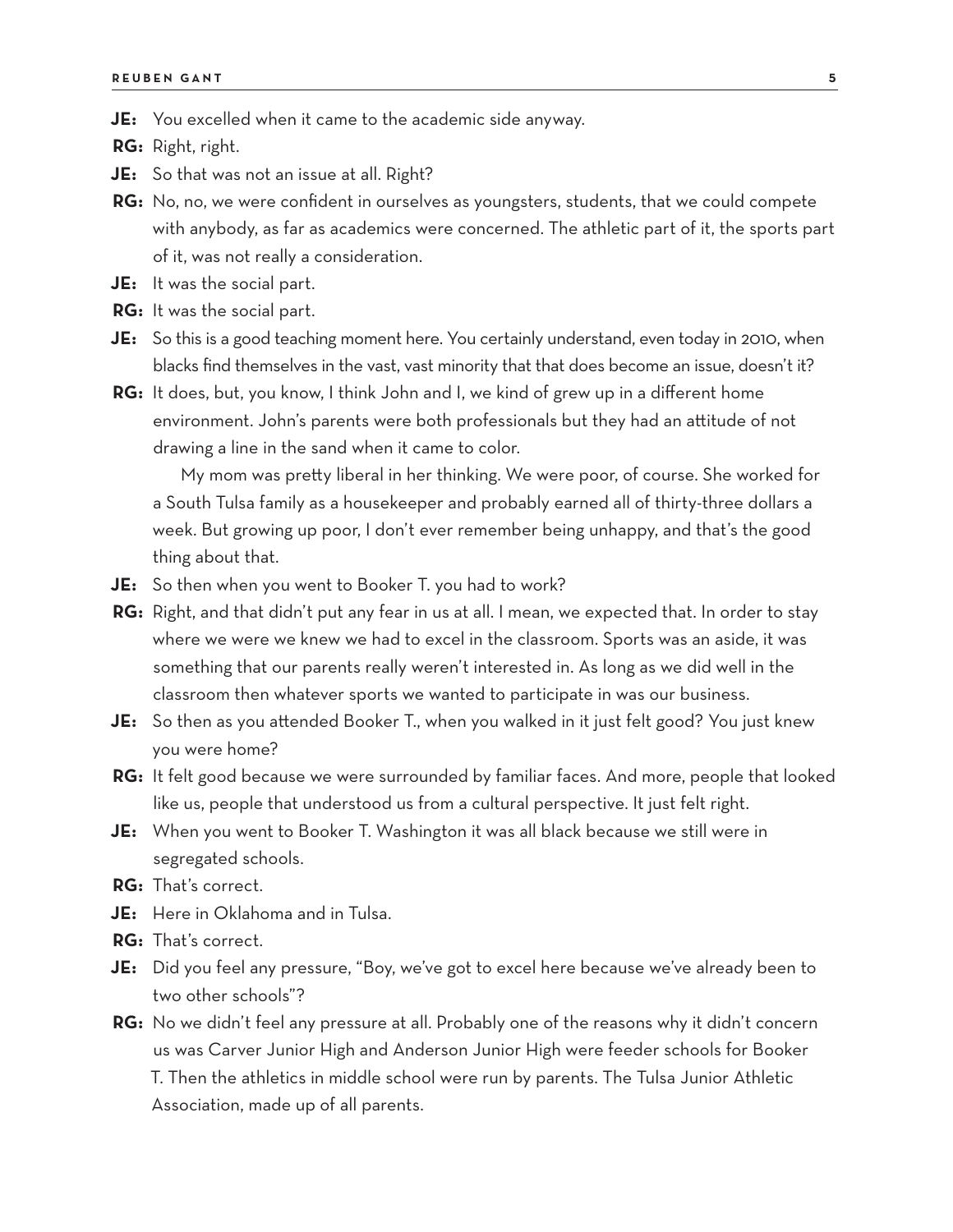For three years running, Anderson and Carver football teams only lost one game a year, and it was to each other.

- **JE:** Hmm.
- **RG:** So we knew going into high school, talent from these two teams being combined on one team that we should be a pretty good team.
- **JE:** So your freshman year athletically, what kind of impact did you make on the team?
- **RG:** I started every year of high school.
- **JE:** And the position was?
- **RG:** It was tight end my freshman year, my junior year it was full back. And my senior year it was full back and tight end.

## **Chapter 03 – 5:49 Racial Disparity**

**John Erling:** Let's take you back as you grew up in the '50s and '60s. By 1962, you're ten years old. Your memories of downtown Tulsa in the '50s, early '60s, did you have any perceived feelings or real feelings of racism that you were welcome? Because in that time period, I believe, blacks were invited to lunch counters or to restrooms. Is that true?

**Reuben Gant:** That's true.

- **JE:** So here you are as a young man, say ten years old, or even nine, did you go downtown? Were you confronted with these situations?
- **RG:** No. What's interesting about that is I never went downtown. I never crossed Archer Street to the south. As close to downtown as I got as a kid was Archer and Greenwood. Never went south of Archer.
- **JE:** And what was a young lad—were your thoughts about what is out south? And you were certainly told either not to go there or whatever.
- **RG:** No we were never told not to go there. Really, I guess, the advantage for me growing up was there was no need to go there. Everything that we needed as a family, to sustain a family, we could get right here in North Tulsa and Greenwood. Grocery stores, banks, professional services, it was all right here, so we had no need to go south, and we didn't, or I didn't anyway. Plus we were a family without transportation, couldn't afford it.
- **JE:** I interviewed the Roberts family, they live up north here, and he talked about how they would go downtown Tulsa and to the major stores. And even though they had the money those stores would not accept it from them because they were black.
- **RG:** Oh I can believe that. What's interesting is there are stories not told dissimilar from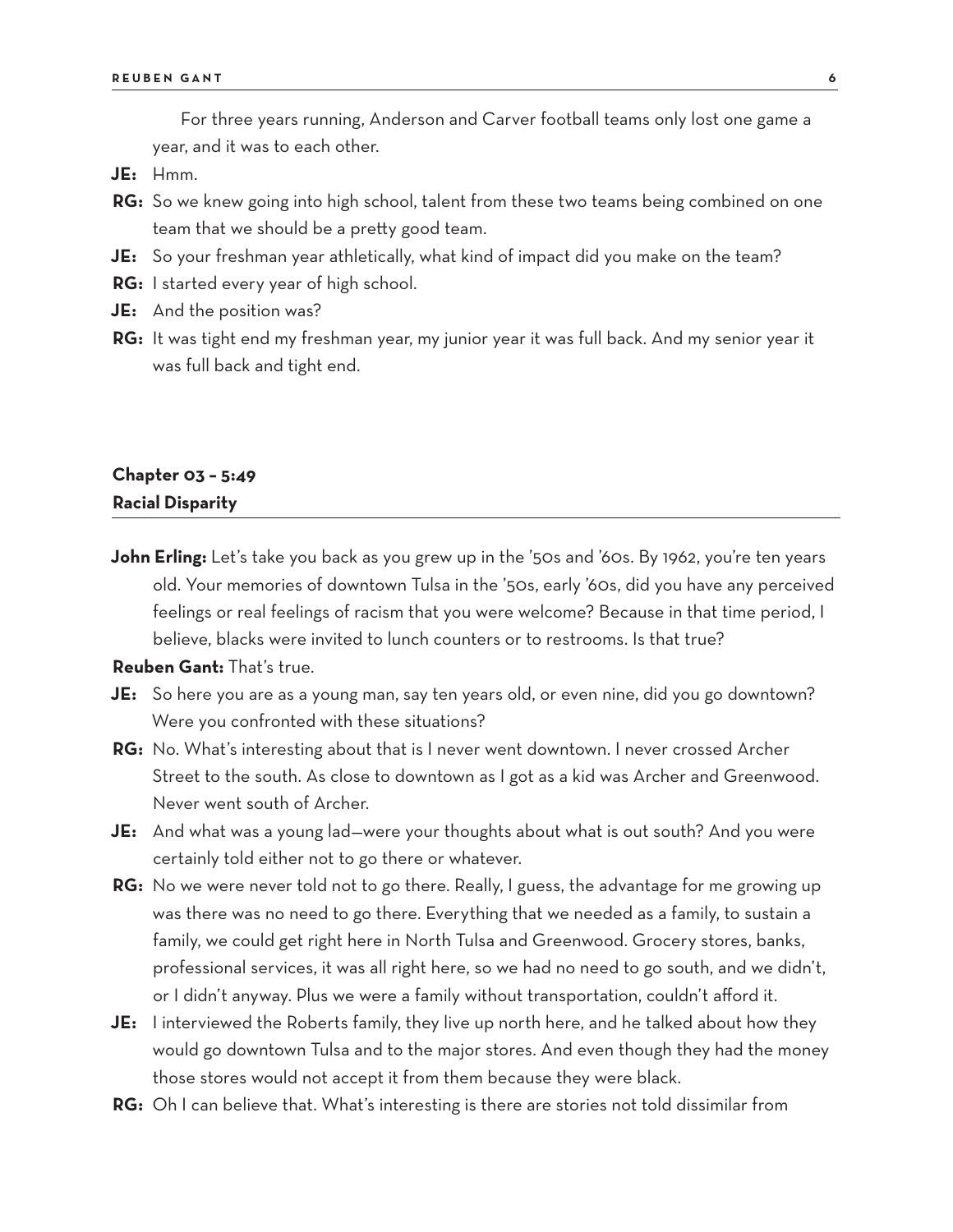that that's happening today. I mean, I deal with a lot of minority entrepreneurs, a lot of perspective business owners in Greenwood right now. We've had clients to start businesses in South Tulsa, prospering businesses, until it was made known who the owner of the business was. And then business took a nosedive. It was okay as long as patrons to the stores didn't know who owned the business. So we had owners of businesses working in the store and it was perceived that they were just employees. Until one of the patrons asked the owner one day, "Well, who owns the store?"

The owner said, "I do." That was the last time they saw that patron in the store, but business just went south after that.

- **JE:** And we should point out, we're recording this in 2010.
- **RG:** That's correct. It happens today.
- **JE:** Do you remember the first time you went south of Archer?
- **RG:** I really don't remember. I do remember doing my athletic participation, I mean, I traveled all over the city to compete. We had to. It wasn't confined to just the North Tulsa area. And I even participated in baseball. We traveled to small rural towns to compete. But what's interesting about that is I never was on any one particular baseball team, I floated. I was a good baseball player so teams would call me and say, "Can you play with our team this week in a tournament?"

So I would travel all over this part of the state going to baseball tournaments, playing. It became somewhat of a challenge because I had to start taking my birth certificate with me everywhere I went, because my size and my talent would become questionable to opposing teams. "He's too big to be that young. He must be not of age." So I had to start taking my birth certificate with me everywhere to prove that I was of legal age to play on this particular Pee Wee team.

**JE:** Pee Wee team? So you would have been how old?

**RG:** Ten.

- **JE:** You were obviously much bigger than the rest of them.
- **RG:** Right.
- **JE:** Do you think those questions would have been asked of you if you were white?
- **RG:** No, because there were white players just as big as I was, tall, but not as good. The question of their age never came up. The question of my age came up because I was the deciding factor in who won and who lost.
- **JE:** Because your talent was so above the rest of them.
- **RG:** Right.
- **JE:** I hate to go here but do you think they thought that because you're black you would lie?
- **RG:** Oh yeah, absolutely. If they didn't think that they wouldn't ask for my birth certificate.
- **JE:** Okay. And if you're white you wouldn't lie, but if you're black you would.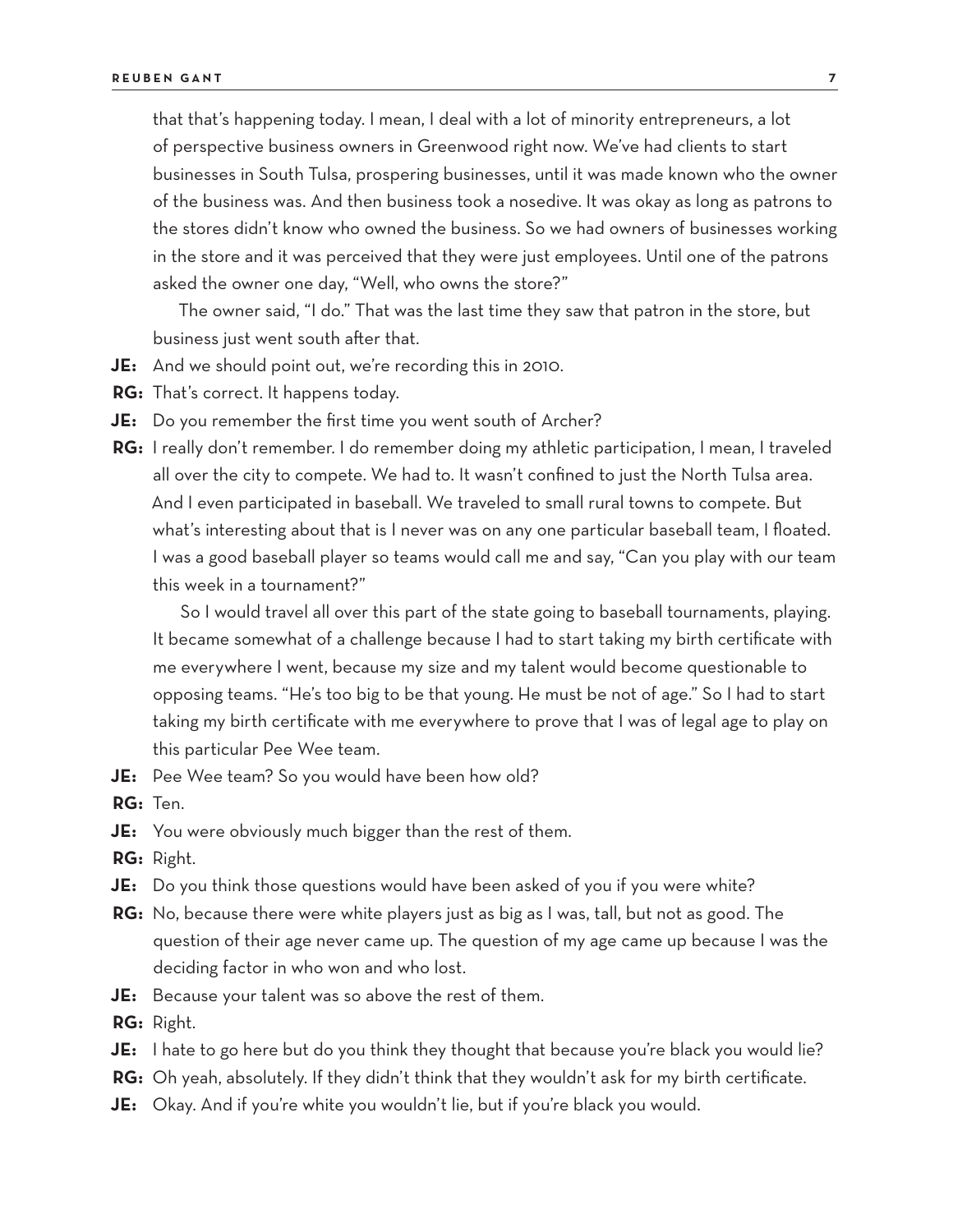**RG:** Right.

**JE:** That's cold, isn't it?

**RG:** Yeah, I'm telling you. But it's a life lesson.

**JE:** So when you were twelve and thirteen and when you made a marked difference in the game, how good it must have made you feel.

**RG:** Correct. But at the same time, it also afforded me the opportunity to make myself known. Notoriety for me was never an issue because of my sports participation. Everybody in this town knew who this big, tall kid with athletic ability was, in Tulsa. They all knew that.

**JE:** Do you even know how tall you were at twelve or thirteen years old?

- **RG:** Uh, six one, something like that.
- **JE:** Absolutely amazing.
- **RG:** And I've only grown three inches since.
- **JE:** Wow.

#### **Chapter 04 – 3:07 Football Over Baseball**

**John Erling:** Why did you choose football over baseball?

**Reuben Gant:** Baseball is too slow of a game for me. It was boring, especially when I wasn't pitching. I played the outfield so if there were no hits there was no activity. And it was just boring.

Football is a sport of activity and constant action. I had speed and I had agility so I just played football and basketball, actually.

- **JE:** When you were at Booker T. as a freshman, then was it solely football you played?
- **RG:** No, played football and basketball and ran track.
- **JE:** Basketball could have been a choice maybe for you?
- **RG:** Basketball could have been a choice. Basketball was my favorite sport, actually.
- **JE:** Really?
- **RG:** Oh yeah.
- **JE:** Why didn't you pursue basketball?
- **RG:** You know, at the end of the day it's easier to make a fifty-man roster team than a twelveman roster team.
- **JE:** Was that your thought process?
- **RG:** Yeah. If I want to go any further with this, not that I didn't have confidence in my talent and ability. Coming through high school I had scholarship offers academically. I could have gone to Princeton University on an academic scholarship. Could have gone to SMU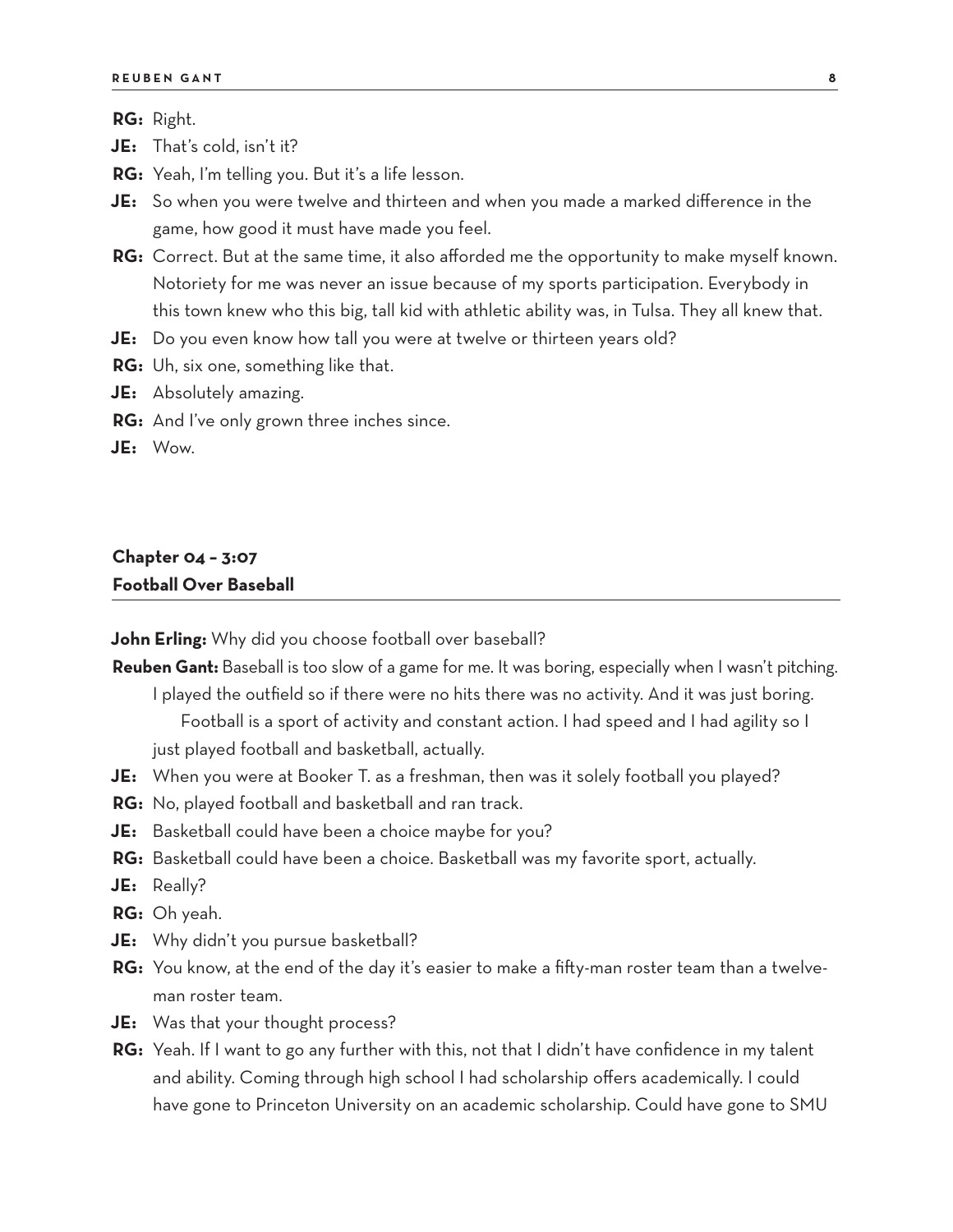or Stanford or a couple of Ivy League schools. Getting my schooling paid for wasn't a problem, but I had this love of sports. And so it's, "Do I want to play?" "Yeah, I do." "You want to make the team?" "Yeah, I do." In college I played football and basketball.

- **JE:** Let's go back to Booker T. for a moment. Your record there or the team's record, did you win a State or anything during those years?
- **RG:** Won the State three years in a row. Never lost a game to an Oklahoma team. Lost one game in three years to a team from Texas, by one point, who we beat the next year by fifteen points.
- **JE:** Your coach at Booker T.?
- **RG:** Ed Lacy.
- **JE:** You've great memories of him, I'm sure.
- **RG:** Absolutely.
- **JE:** He's an icon in the football business.
- **RG:** Absolutely. At the time, I think it was his second year as the head coach when I went to Booker T. There was a little bit of recruiting on their part too, but my siblings had all graduated from Booker T. I had an older brother at the time, on the team. When I was in the eighth, ninth grade, he was in the eleventh, twelfth grade. He played football.

And the message was sent home to me that if I wanted to go to Booker T.'s games I am more than welcome to ride on the team bus to every game. And so I did. I went to every Booker T. football game when I was in the eighth and ninth grade, with the team. I rode on the bus. Didn't matter where they went. Like I was a part of the team.

- **JE:** Sat on the bench?
- **RG:** Sat on the bench. Was in the dressing room at halftime. The whole game.
- **JE:** They were recruiting, weren't they?
- **RG:** Uh-huh (affirmative laugh). Right.

## **Chapter 05 – 3:28 It Takes a Village**

- **John Erling:** I'm wondering, the Civil Rights Act of 1964 outlawed unequal application of voter registration requirements, racial segregation in schools, at the work place, and by facilities that serve the general public. Does that mean anything to you? Did you notice anything different as you went about our city and all as a result of that Act of '64?
- **Reuben Gant:** I don't think so. I mean, for me it was business as usual. I mean, here I am a kid, you know, I'm just running around worrying about having fun and extracurricular activity,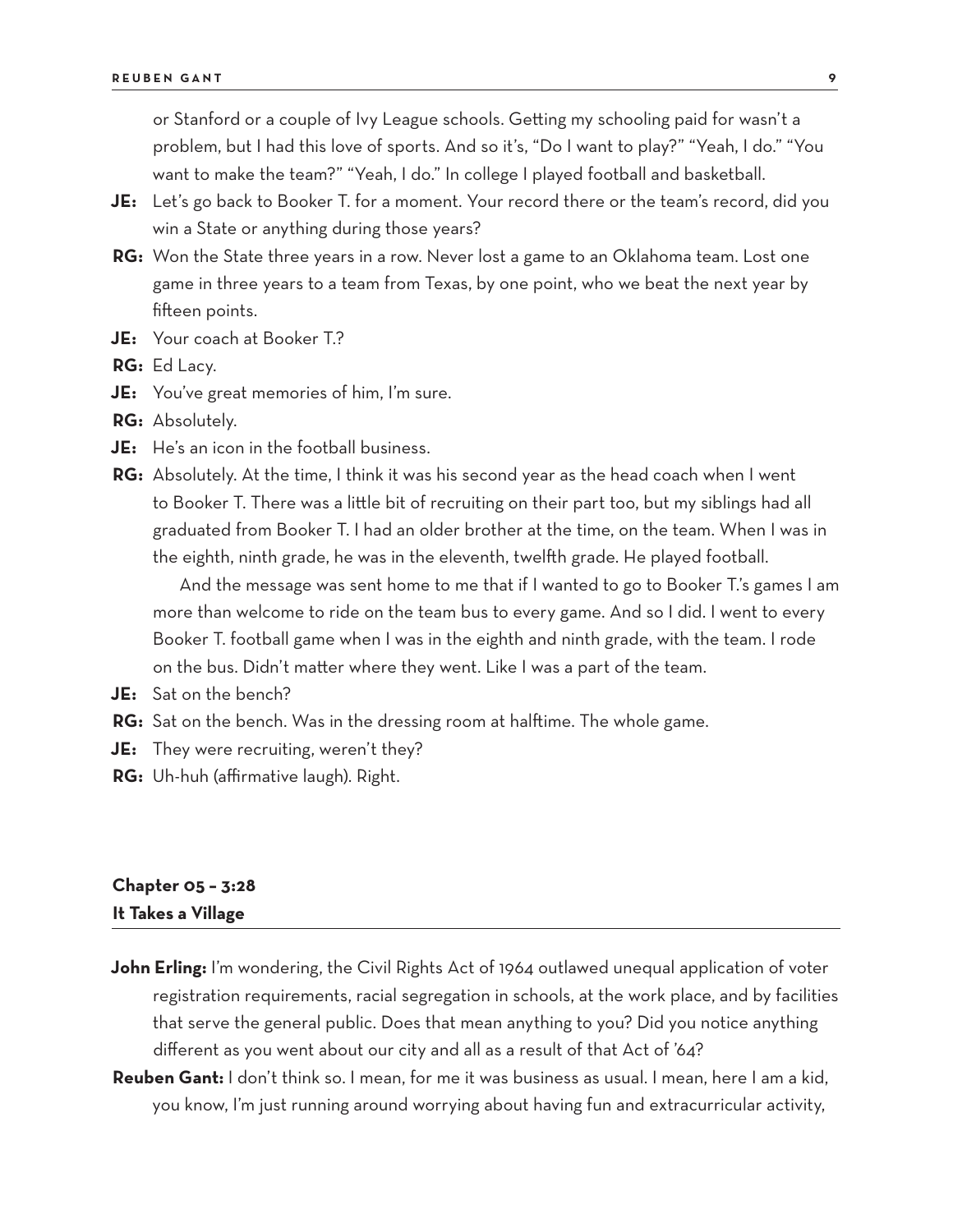and that didn't change for me. I had no exposure to South Tulsa socially, wasn't really concerned about it. Made white friends, of course.

- **JE:** How did you make white friends?
- **RG:** Football, competing in sports.
- **JE:** From other schools, you became friends?
- **RG:** Yeah, oh yeah. One of my best friends today that I went to college with, actually, is a guy named Dave Rosenthal. Went to Memorial High School. Dave and I competed through the baseball league here called the American Legion Baseball League. Played at O'Brien Park. Dave and I competed against each other in that.

And then football, we competed against, so we just became friends. At OSU we were roommates on the road.

- **JE:** As you look back, it wasn't just sports for you. It was academics as well, so if you didn't have sports you would have gone with a great academic life, could have gone to Princeton, so you always had a drive that a lot do not have because they don't have exceptional talent like you did on both sides. Did you—
- **RG:** Well, I had encouragement though.
- **JE:** Your parents?
- **RG:** It wasn't just the talent side, it was encouragement. I had encouragement from, not just my parents, but from adults in the community. Somebody said it takes a village to raise a child. Well, I'm a classic example of that. I just had a lot of male influence.

My best friend's dad, or family, actually, embraced me as one of their own. So I had that male influence. Then I had coaches, Julius Pegues, his brother, Luther Pegues, Eugene Hooks, you know, I had a lot of male influence. Ed Lacy, Eddie Evans, I mean, I could go on and on. I had a lot of positive male influence that was encouraging me. Not just athletically but academically as well.

- **JE:** And you were a standout. Then there are children who come along and they are not a standout. Maybe it was easy to be attracted to you, although all these people took time out to help you. Then there are those who, or say, are at another level and they don't stand out as much to get that kind of attention. Any truth to any of that?
- **RG:** Some. I would say there is some truth to it, of course. One of the advantages of being an athlete of note is you command almost immediate respect. You have doors opened for you that aren't opened for just anybody. Because it is adulation, and that was an advantage for me. I mean, not that I realized it at the time, but as I grew older I realized how important being a good athlete has been.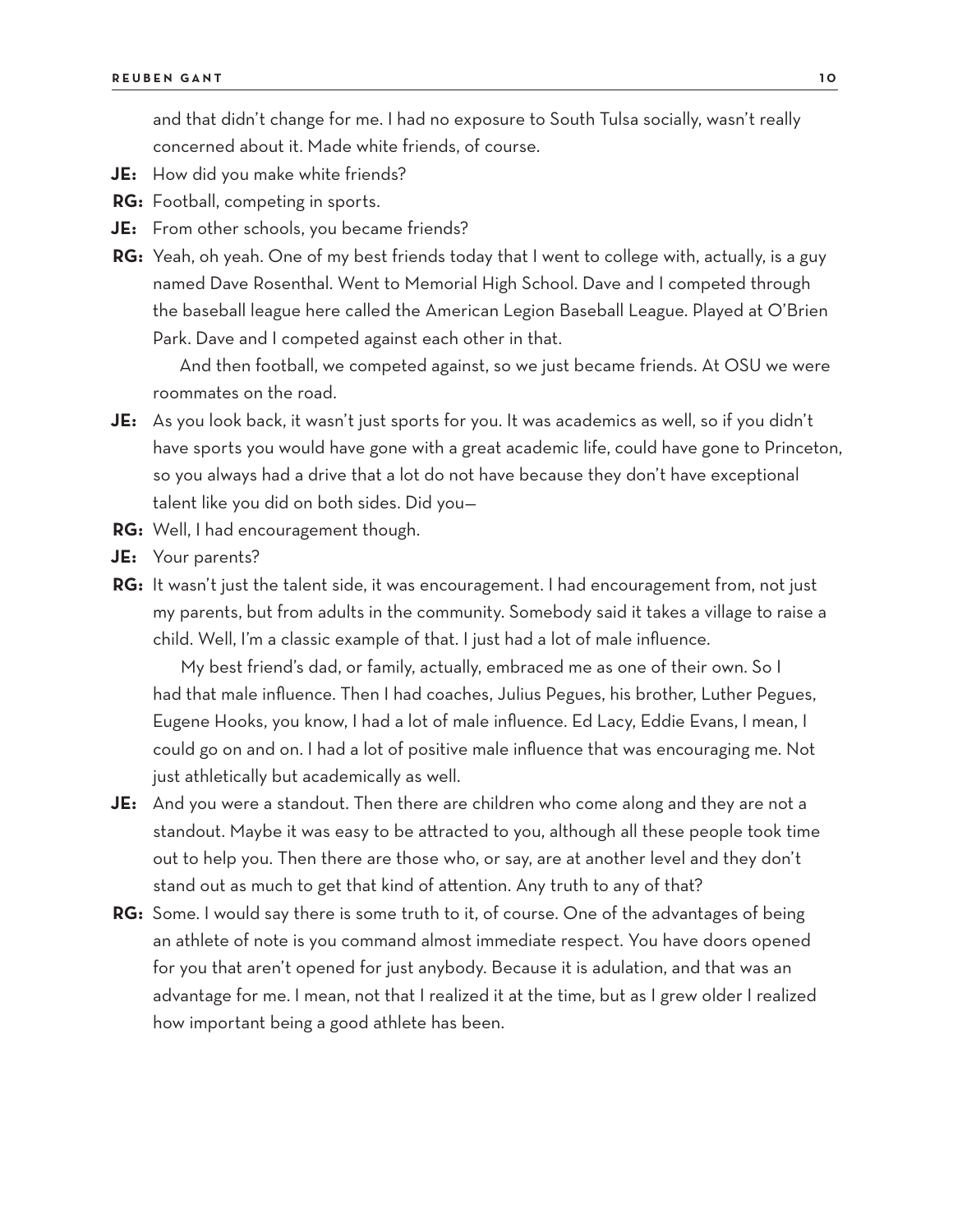#### **Chapter 06 – 4:50 Recruitment**

**John Erling:** OSU, so you're ready to graduate, or probably in your junior year somebody's making contact with you in football.

**Reuben Gant:** Um-hmm (affirmative).

**JE:** In colleges.

- **RG:** Um-hmm (affirmative).
- **JE:** Who did make their approaches?
- **RG:** I don't know who didn't.
- **JE:** Who didn't?

**RG:** Uh.

**JE:** So they all did. Every Oklahoma school?

**RG:** Yeah.

- **JE:** Eastern schools?
- **RG:** I probably had over a hundred colleges throughout the country contact me.
- **JE:** Do you recall the very first time? I don't know how old you can be or when they can contact a student.
- **RG:** Very first time was I went to a FCA camp in Colorado Springs, Colorado.
- **JE:** Fellowship of Christian Athletes.
- **RG:** Fellowship of Christian Athletes, when I was eighth, ninth-grader. First trip away from home we had basketball competition at FCA camp. Before we left Colorado Springs I was approached by a basketball coach from Chicago State University. That said, he would want to talk to my parents and talk to them about me attending Chicago State University on a basketball scholarship.
- **JE:** Very first one?
- **RG:** Very first one.
- **JE:** And again, you were how old?
- **RG:** I would say twelve, thirteen? Playing basketball eighth grade, ninth grade.
- **JE:** That's pretty heavy stuff, isn't it?
- **RG:** Yeah.
- **JE:** Okay. The serious football contact started then?
- **RG:** It started probably my junior year in high school. There's a story floating around that there was a Big 8 convention at Booker T. Washington High School. That's because on any given day you would see probably five out of eight coaches from the Big 8 at Booker T. Washington High School to visit with or talk to or just there to see John Winesberry and myself.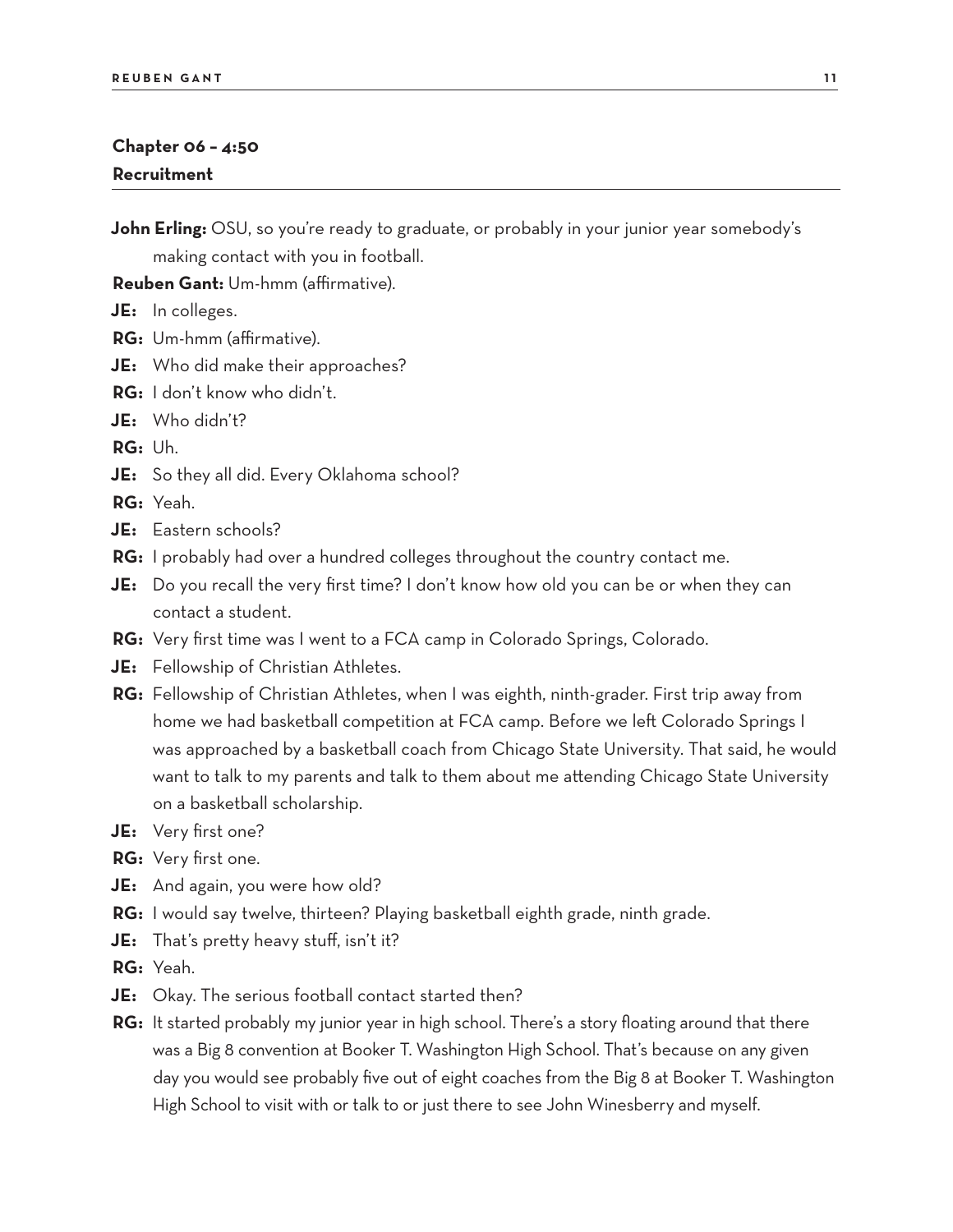**JE:** You two primarily?

**RG:** Right.

**JE:** Almost on a daily basis?

- **RG:** Weekly basis.
- **JE:** Weekly, okay. Did you appreciate that or did you get tired of it or were you sick of it?
- **RG:** Uh, no, it was fun. Back then they didn't have all the rules they have now about visitation so there was no limit to how many college campuses you could visit. Or schools coming to visit you, or how many times they did it. Usually when they came they were taking you and your coach or you and your parents out to dinner. I mean, it's a free meal. It was fun.
- **JE:** And it was about you.
- **RG:** It was about me, right, right.
- **JE:** You ultimately selected OSU.

**RG:** I did.

- **JE:** But name some schools you could have gone to.
- **RG:** Stanford, Princeton, SMU, Kansas State, USC, UCLA, Missouri, Oklahoma, Pepperdine, whew, I could go on and on. I mean, you just name it.
- **JE:** Okay. You selected then OSU.

**RG:** Right.

- **JE:** Out of that greater array of schools.
- **RG:** Hundreds. Right.
- **JE:** And others too. Why OSU?
- **RG:** Close to home, lost my mom, lost my stepdad, lost my oldest brother, before I reached the age of eighteen. So I wanted to stay close to home. I wanted my family, what's left of my family, my sisters and brothers, they would have seen me play. I wanted to be able to come home. OSU just seemed like a good fit.
- **JE:** Your mother, you lost her at a young age for her.
- **RG:** She was fifty-four.
- **JE:** What was it that took her?
- **RG:** Cancer.
- **JE:** And then your stepfather?
- **RG:** Died from a stroke from the loss of my mom. And my older brother died in a one-car accident.
- **JE:** And this was all within a short period of time?
- **RG:** All within two years.
- **JE:** That was devastating. But then you had to feel this village that had supported you before— **RG:** Right.
- **JE:** …supporting you again.
- **RG:** Right, absolutely.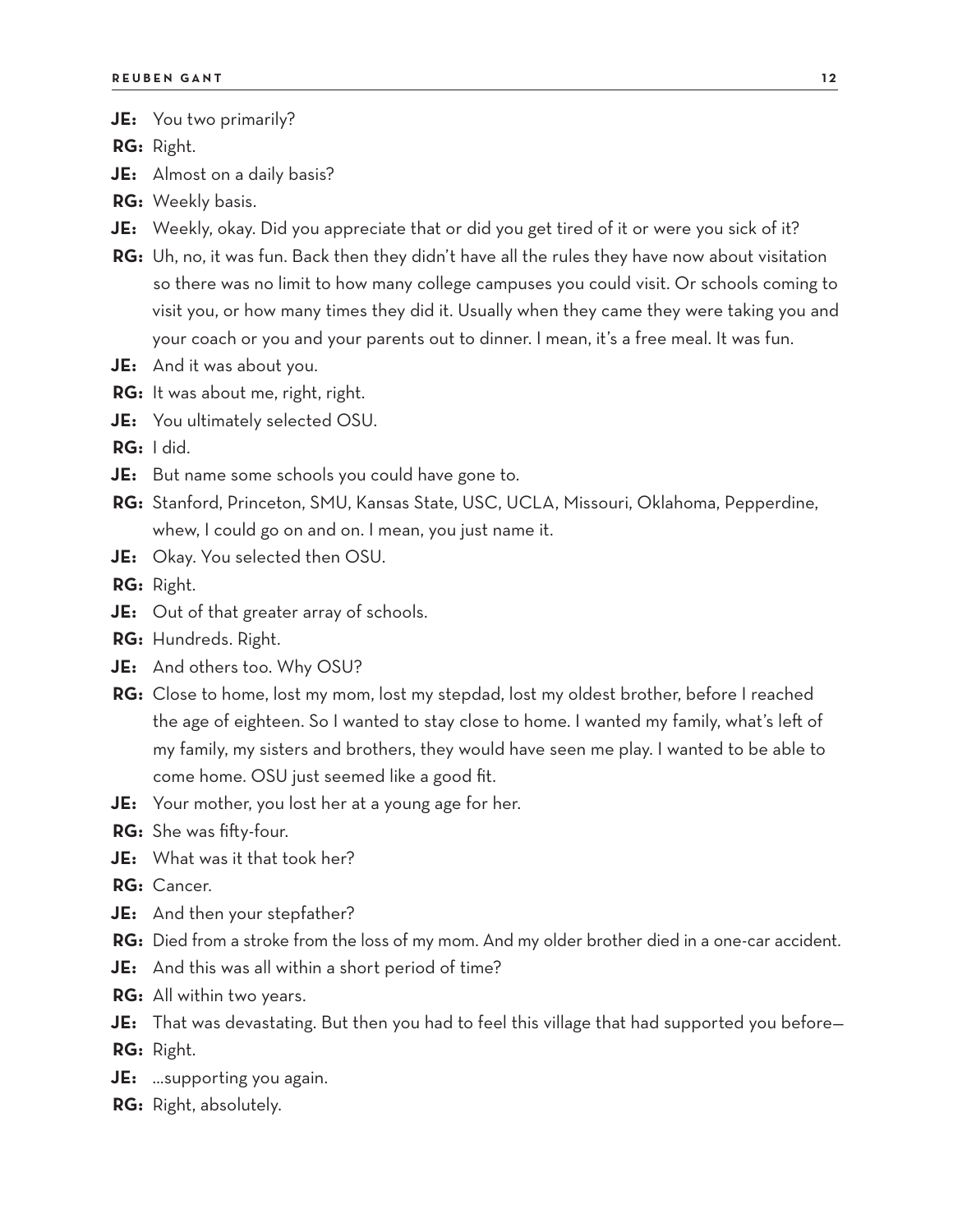- **JE:** That more than likely helped you get through all that.
- **RG:** Absolutely. Without a question.
- **JE:** Did you have faith? Were you raised in a church?
- **RG:** I was raised in a church. I was. Raised a Baptist.
- **JE:** Where—
- **RG:** Attended church every Sunday at St. Luke Baptist Church. Attitude about religion kind of changed a little bit once I got to college. I got on my own. For me, I really came to understand and maybe it was because of a course I took in college, but, you know, we talked about religion a lot in class. We started talking about there's a difference between being spiritual and religious. God is everywhere. In order for your prayers to be answered you don't necessarily have to go to a house of worship to pray. If you pray at home you'll be heard. If you pray in a grocery store you'll be heard. So I've kind of been living that mantra ever since.

#### **Chapter 07 – 4:13 Oklahoma State**

**John Erling:** I got to ask you, OSU and OU.

**Reuben Gant:** Um-hmm (affirmative question).

- **JE:** You chose OSU over OU.
- **RG:** Um-hmm (affirmative).
- **JE:** And was there any particular reason there?
- **RG:** Well, don't ask me why 'cause I don't know why, but I had this attitude about wanting to be a part of the start of something good. And I didn't want to be just another number on a roster. OU, of course, has always been known for its football prowess. OSU, struggling program, in grade school. But I wanted to go there and make a name for myself. And I think I accomplished that.
- **JE:** Um-hmm (affirmative).
- **RG:** Because the success is that OSU is experiencing today all began back in the 1970s when I went to school there. I'm proud of that.
- **JE:** Who was your coach then?
- **RG:** Well, which year?
- **JE:** You started in '70.
- **RG:** I had three different coaches in college.
- **JE:** Let's begin then.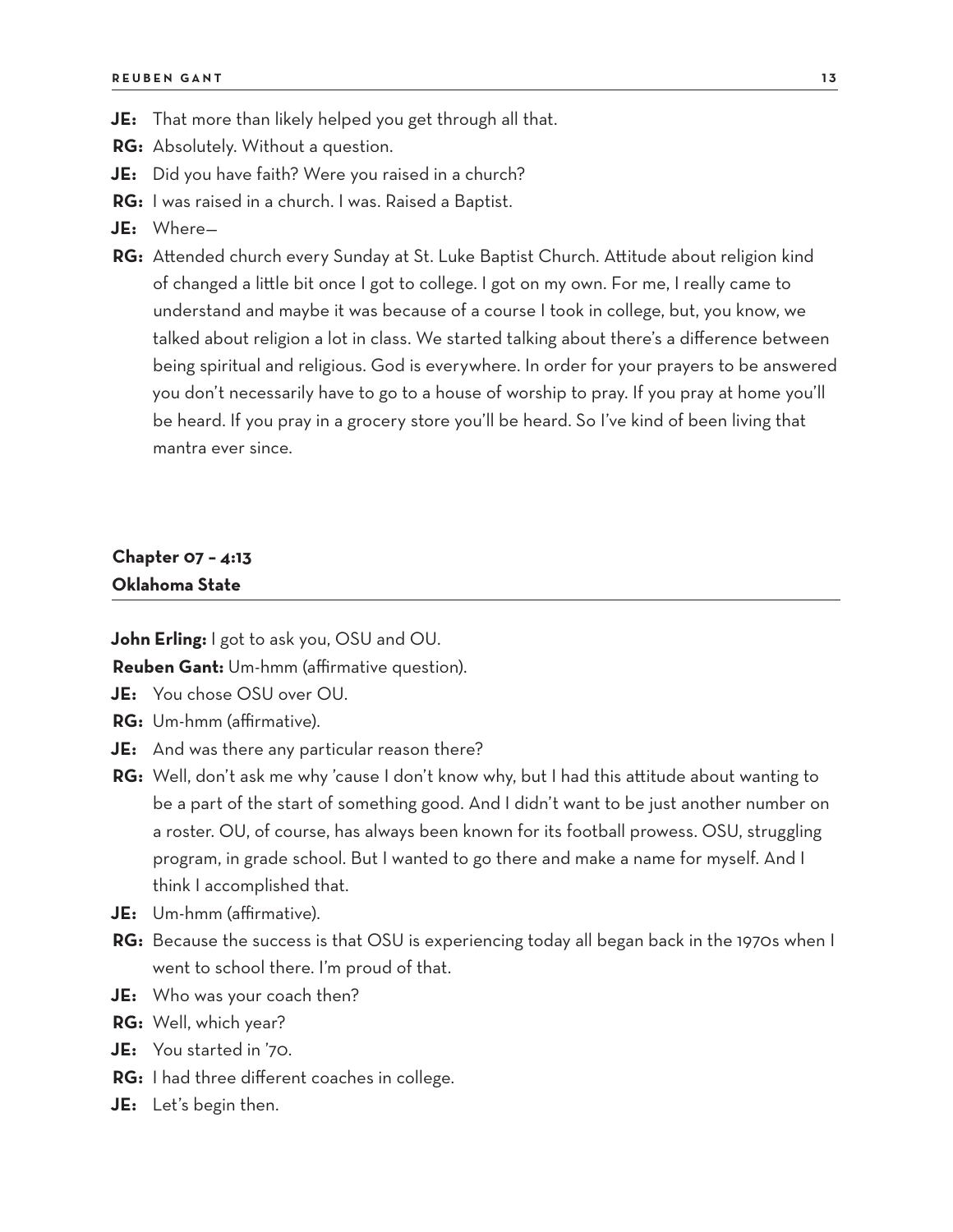- **RG:** Freshman year my freshman head coach was Lee Snyder who was the head coach at Nathan Hale. Left there and went to OSU. My sophomore year the head coach was Floyd Gas. My junior year my head coach was a guy named Dave Smith. And my senior year the head coach was a guy named Jim Stanley.
- **JE:** Having a different coach every year had to have some impact on you and the team?
- **RG:** Uh, no.
- **JE:** No?
- **RG:** Not really. It really didn't affect us that much. Even though the faces were different at the top, the schemes were basically the same. And it was all about tackling and hitting and catching and running.
- **JE:** Highlights of your time there then. How did the Cowboys fair and maybe what was your most memorable season?
- **RG:** That's a hard question to answer because at the time I was at OSU the Big 8 was one of the premiere football conferences in the country. Year in, year out, three teams from the Big 8 were ranked in the top five teams in the nation. OU, Colorado, and Nebraska. So we were competing against the best every year.

Of the three varsity years I think we only had one losing season, which an accomplishment in itself, I think. So picking any one year as the most memorable, that's kind of hard to do when you're competing against the best every year. Probably I would have to say my junior and senior years in college we either led the nation or were in the top three in rushing in the country. My senior year we made the top twenty-five rankings. We were like the nineteenth best team in the country in the polls my senior year, and I'm proud of that.

- **JE:** Some of your teammates from those teams?
- **RG:** Brent Blackman from Tulsa Hale. Tom Stremme from Tulsa Hale. Dave Rosenthal from Memorial. Cleveland Vann from Seguin, Texas. Steve Pettus from Los Cruces, New Mexico. Actually went to college with a teammate from Washington named Worthy Johnson at OSU. Played with Dickie Graham, played with Tony Pounds, played with Eddie Garrett, athletic director at Sand Springs now. Uh, played with Clark Ogleby, the superintendent of schools in Owasso.
- **JE:** While you were going to school you were in the world of academics and I should ask you, what was your major?
- **RG:** My major, actually I started out in communications. Didn't really know what I wanted to do, or should I say, I started out in computer science? Which ended up in communications. And I ended up getting my degree in organizational leadership.
- **JE:** Which has played out for you then since.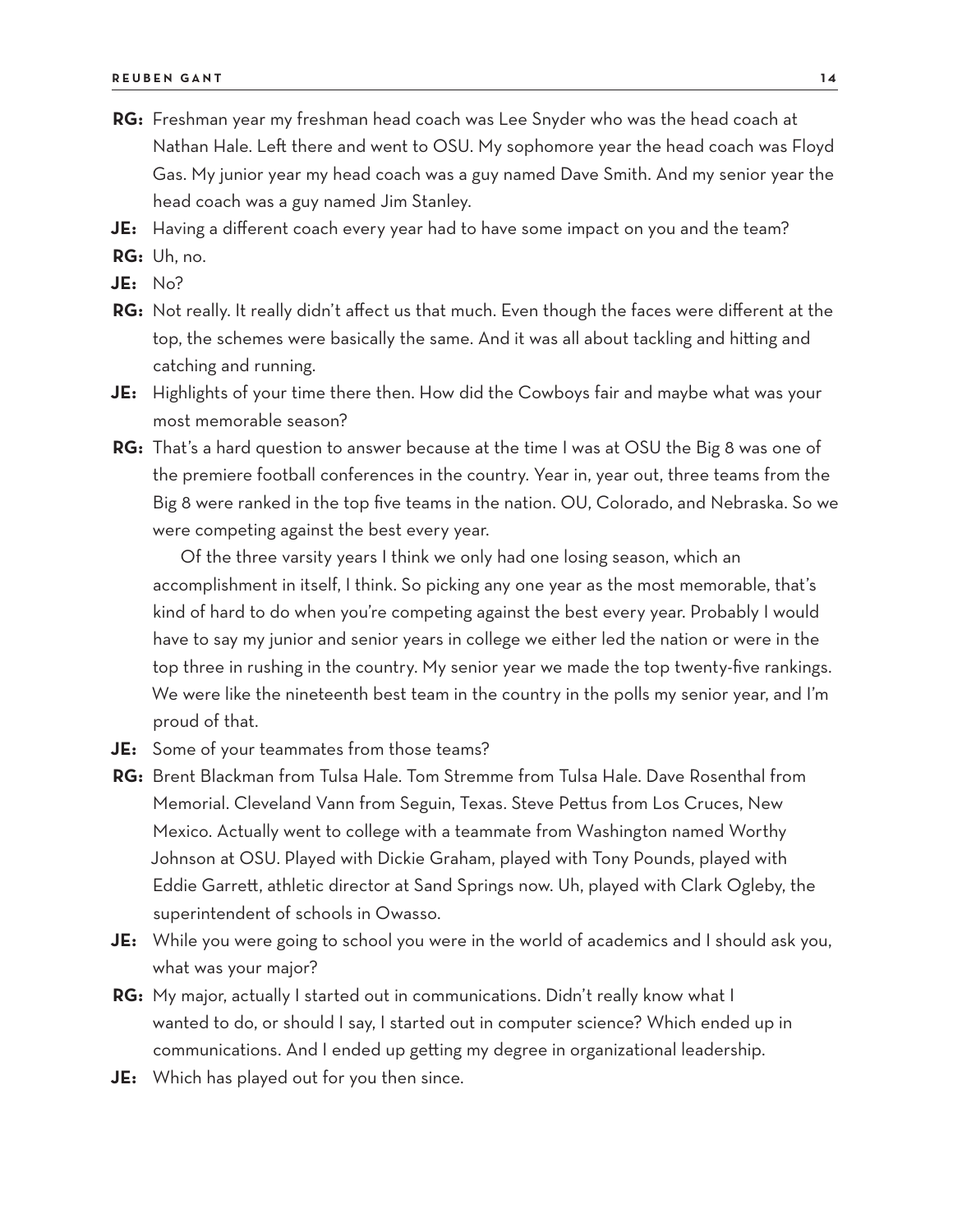#### **Chapter 08 – 2:50 NFL Draft**

**John Erling:** So you graduated from OSU?

#### **Reuben Gant:** '74.

- **JE:** '74. Somewhere along the line and I don't know if the rules were in play, but the professionals were contacting you.
- **RG:** Actually, no. I didn't talk to any professional teams. Who was contacted me were agents wanting to represent me.
- **JE:** Okay. And then you wouldn't have known which team?

**RG:** No.

- **JE:** So the agents started in junior year?
- **RG:** Junior year, right.
- **JE:** How did that work back then? Could you sign with an agent even—

**RG:** No.

- **JE:** You couldn't?
- **RG:** No. Rules were basically the same.
- **JE:** Okay.
- **RG:** You couldn't sign with an agent. Even though they contacted you it was limited. And their contact was limited to mail, a letter.
- **JE:** Okay.
- **RG:** Or a phone call. They couldn't come see you. They couldn't buy you a ticket to go see them. It was pretty much the same as it is today.
- **JE:** You could have gone on and followed your major but was it your plan to become a professional early on? Or was that in college?
- **RG:** Never thought about playing professional ball, anywhere. Didn't give it a second thought, actually, until my senior year in college. I'm thinking, you know, I'm going to get out of school and get a paying job somewhere. So I never gave playing professionally a thought.
- **JE:** Then in that year of '74, which was the year you were drafted, somewhere along the line what was it that drove you to say, "Yeah, maybe I should play professional sports"?
- **RG:** I had the attitude that if the opportunity arose I was going to take advantage of it. Really, the day of the draft, it was no big deal for me. And when I got a phone call I was still in bed asleep. Then they didn't advertise the draft or broadcast it on TV, it was just a radio thing then. I was just, if I get a call, fine, if I don't, fine. Well, I got some calls that morning. And then started thinking, "Well, maybe this could really happen." Ended up Buffalo Bills called me.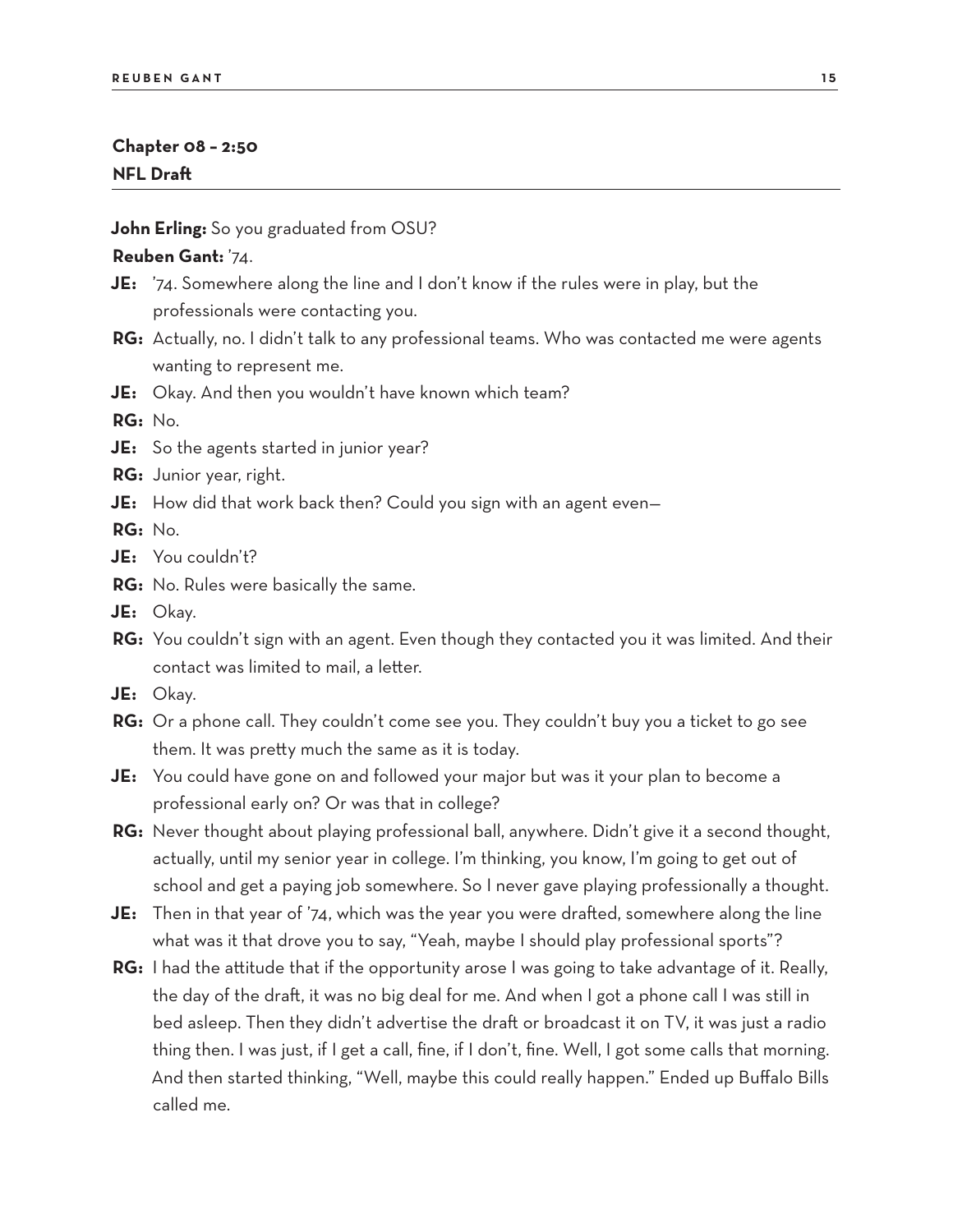**JE:** Your first round eighteenth over all.

**RG:** Right.

- **JE:** You've already answered my question then, it was kind of, "Okay, I'll go there."
- **RG:** I didn't have a choice.
- **JE:** Were you pumped? Were you excited?"
- **RG:** Not really. I mean, it was—
- **JE:** You just took it in stride.
- **RG:** Yeah, yeah, it was just another opportunity to play.
- **JE:** In '74, what kind of money were you being offered?
- **RG:** My sign-in bonus was seventy thousand dollars, maybe. My salary was about twenty-eight thousand dollars for the first year, twenty-nine thousand, something like that. Minimum wage was twelve thousand dollars. I went from twenty-eight thousand dollars my first year to six figures my last year.

#### **Chapter 09 – 4:40 O. J. Simpson**

**John Erling:** What you played for the Buffalo Bills was a tight end and wide receiver from '74 to 1980.

**Reuben Gant:** To 1980. That was my last season, 1980, right.

- **JE:** Going by records it looks like maybe '77 was your best year?
- **RG:** Somewhere in there, mid, late '70s. Mid—
- **JE:** You had 41 receptions, 646 receiving yards. That was a fun year for you, wasn't it?
- **RG:** Fun year for me, it wasn't for the team. I think we had a poor year that year. But statistically for me it was a good year.
- **JE:** O. J. Simpson was a teammate of yours?

**RG:** Yes he was.

- **JE:** What sort of person was he then?
- **RG:** Down to earth, you would not have imagined, just meeting him, that he was a megastar, he was just another one of the guys.
- **JE:** Didn't require special treatment on the team?

**RG:** No.

- **JE:** None of that?
- **RG:** None of that.
- **JE:** And were you impressed with his athletic ability?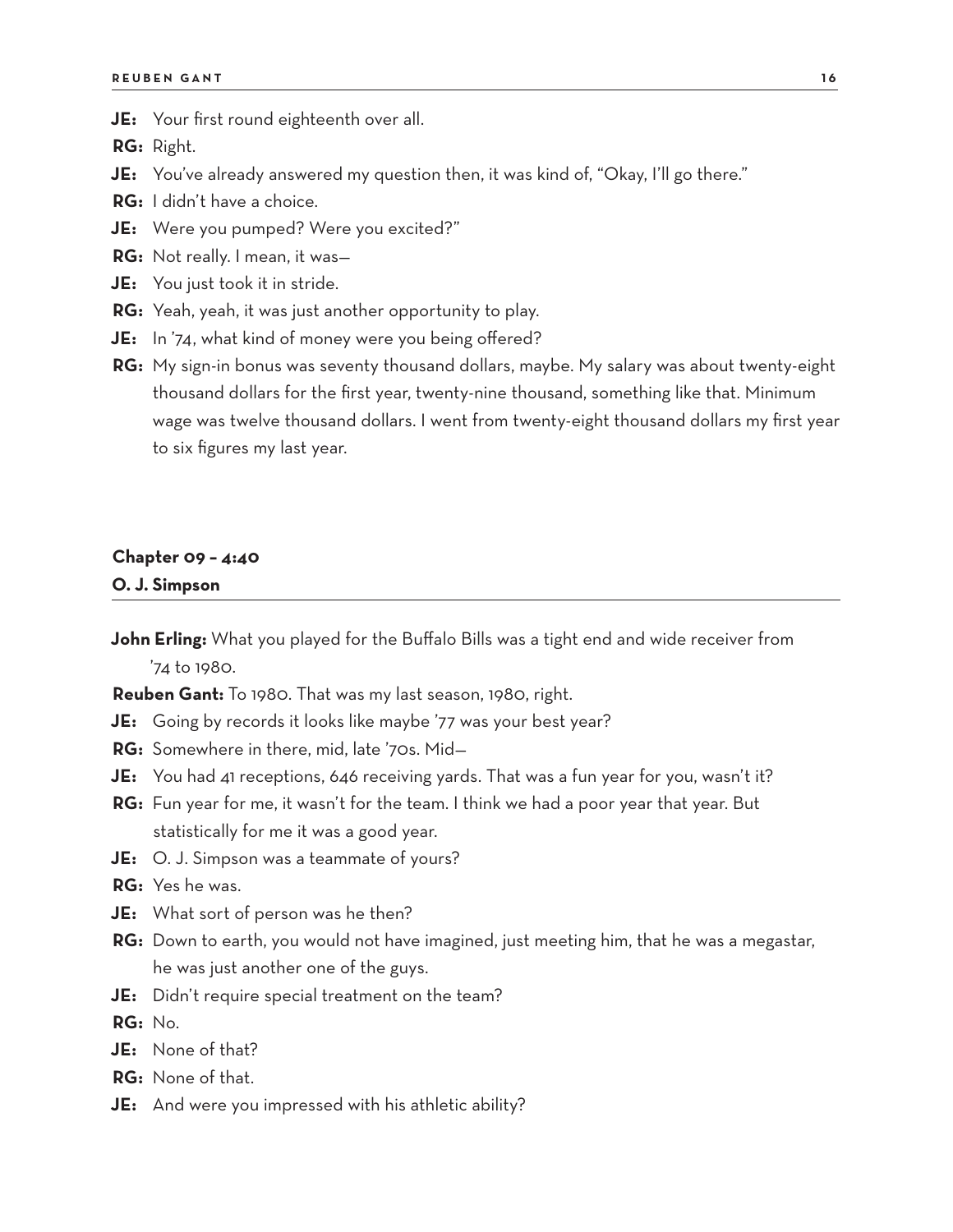**RG:** Very much so, very much so.

- **JE:** And the Bills in the years you were and he was there, what did they—
- **RG:** Oh well, we made the playoffs every year he was there. So we made the playoffs the first three years, and then he got traded to the San Francisco 49ers. The next two years we didn't fair too well in terms of record. And then the next three years we were back in the playoff picture again.
- **JE:** About O. J., when he's charged in this murder of his ex-wife, what were your first thoughts about all that.
- **RG:** Well, my initial thoughts were, "Couldn't happen. Untrue." And I still believe that to this day. If most people know what we knew of O. J. it couldn't happen because he had this phobia about blood. And every year at training camp when we had to take physicals, when they drew blood from his arm he would pass out. So if he actually committed this crime, O. J. would have been laying on the ground right next to his victims. That's my belief. To me, it just wasn't in his character to do that. All this centered around a woman, really, his wife. Ex-wife.
- **JE:** Nicole, Nicole Brown Simpson.
- **RG:** Right. But, I mean, I've been in situations in training camp where I've answered the phone and on the other end is a female dignitary from another country, wanting to speak to O. J. And then wanted to fly him to where she is over the weekend just to spend the weekend. And I'm talking not just across the street. But sent a plane and fly him back to where she is.
- **JE:** To another country.
- **RG:** To another country, just for the weekend.
- **JE:** Did that happen?
- **RG:** No 'cause it was training camp. (laugh) Then she said, "Well, you come too." Well, we couldn't do that, but a guy who really had his choice of any woman that he wanted, why would he go bonkers over one? That doesn't make very much sense to me.
- **JE:** In 1995 he was acquitted of the murder of Nicole Brown Simpson and Ronald Goldman. While the public has never accepted that acquittal and they just talk about him as a murderer to this day, you don't believe he was a murderer?
- **RG:** No I don't, I really don't. Now does he have some kind of part in what happened? Maybe. I don't know. What part did he play? I don't know. Did he actually commit the crime? I don't think so.
- **JE:** To this day he is serving a prison sentence. He was arrested in Las Vegas in 2007, numerous felonies including armed robbery and kidnapping, and he's doing nine years. They found him guilty in October 3rd of 2008. We're now in 2010. He's in Lovelock, Nevada. That whole scene there, did that surprise you that he would get in that way?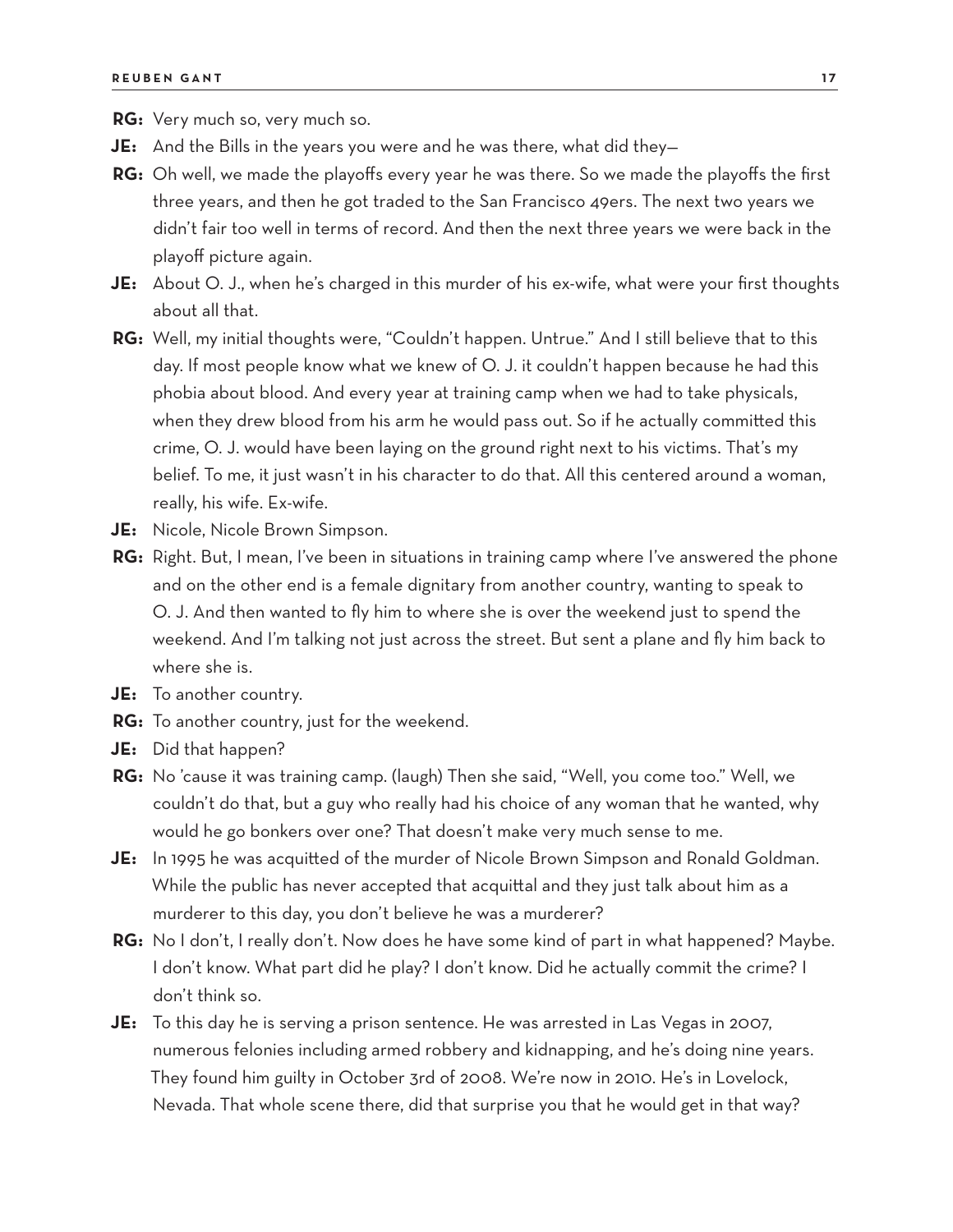**RG:** That kind of surprised me, but in some respects, it didn't. Again, if you knew O. J. or know O. J. he feeds off of, or fed off of attention. Being in the limelight, being in the news. He just had this ego thing. That was his way of staying in the limelight. Ill-conceived, but that was it.

## **Chapter 10 – 3:35 Oakland Raiders**

- **John Erling:** Overall, did you enjoy your time with the Bills? Did you ever think, "I wish I'd been drafted by a different team" or "I could have been in warmer climate"?
- **Reuben Gant:** That's another funny story. I actually thought I was going to be drafted by the Oakland Raiders. Week before the draft, Pete Bether, who was a scout for the Raiders, came down. I worked out for him and leaving, taking him to the airport, he told me right then, "We're going to purchase you a ticket and on draft day when we call you, get on a plane and come on out."

The Raiders draft number was 19, the Bills was 18. So I missed going to the Raiders by five minutes. It was pretty much a slam dunk that I would have gone to the Raiders because leading up to the draft, preparing to draft me, they traded probably one of the premiere tight ends in the NFL at the time, a guy named Raymond Chester. They traded him.

- **JE:** So they were blindsided by Buffalo. And did you feel interest from Buffalo?
- **RG:** No, not at all, until draft day.
- **JE:** And you probably told Oakland. They knew that nobody else had shown the interest they had.
- **RG:** It really didn't come up. It was just, "We're going to draft you in the first round. Here's the deal." And so I got a call from Lou Sabin, who was the head coach of the Bills at the time, the day of the draft, and he asked me if I was interested in playing for the Bills.
- Well, I couldn't say no. So I told him, "I just want to play ball. Doesn't matter where it is."
- **JE:** So why—
- **RG:** They blackballed you at the time. Today players that aren't satisfied with who drafts them, they can sit out the draft. They can sit out until the next year and get drafted again. We didn't have that choice back then. It was, "You play for who drafts you or you don't play at all."
- **JE:** So if you'd said no to Lou Sabin?
- **RG:** Then it would have gotten out amongst the teams that Reuben Gant doesn't want to play.
- **JE:** And it would have gone out pretty fast?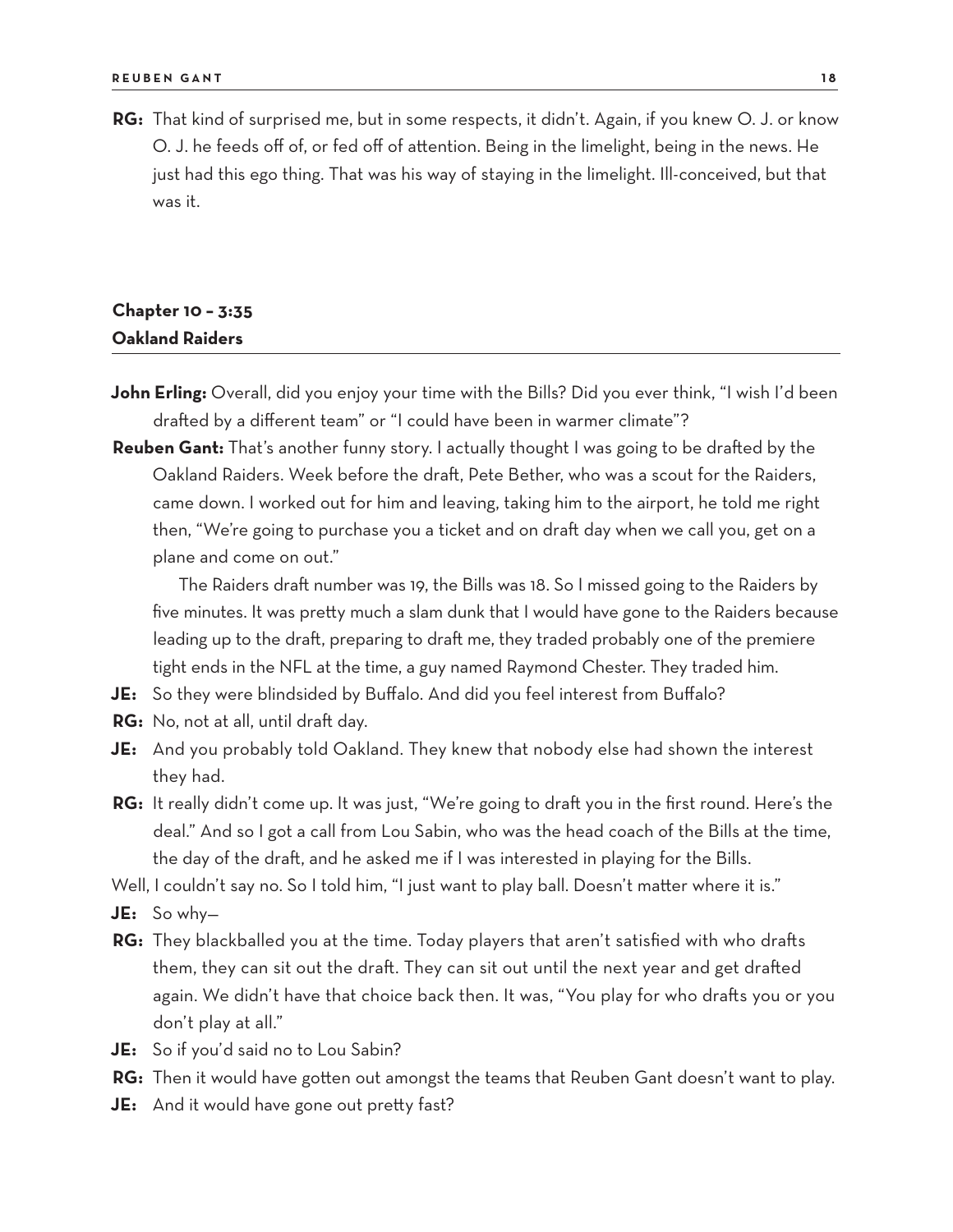- RG: Pretty fast 'cause they're all in the same room. So I said, "I just want to play ball." Well, Lou called me back in five minutes and said, "Welcome to the Buffalo Bills."
- **JE:** And you were?
- **RG:** Dumbfounded.
- **JE:** Dumbfounded.
- **RG:** Right.
- **JE:** So as you look back with the Buffalo Bills can you say, "Well, maybe it was good that I went with there. Some good things came of it and it was all right"?
- **RG:** It was all right. Some good things did come of it because I learned and I grew a lot as an adult. Buffalo is a town not unlike Tulsa, very segregated, a little bit more diverse than Tulsa, but, you know, I learned a lot from the experience. Made good friends, so I got something out of it. More than just a paycheck.
- **JE:** Did you feel racial discrimination there?
- **RG:** Absolutely. (laugh) Absolutely.
- **JE:** I thought that went away when somebody proves himself in a sport. Then it seems like the color goes away.
- **RG:** Uh, no, not necessarily. You command and you receive a higher level of respect, publicly. But it's all the same, you still feel the old racism and discrimination in some form or fashion.
- **JE:** So as you went about Buffalo a lot of people knew you and a lot of people didn't.
- **RG:** Right.
- **JE:** And so you felt racial discrimination—
- **RG:** Right.
- **JE:** …as you've just said.
- **RG:** Right.

## **Chapter 11 – 3:45 Football Not Fun**

**John Erling:** After 1980, you leave the Bills.

**Reuben Gant:** Um-hmm (affirmative).

- **JE:** Is that because you didn't want to go with anybody else?
- **RG:** Actually, I was put on waivers. They called me in and talked to me about trade. I wasn't interested in that and I'd made a commitment that I wasn't going to play anymore than ten years, if I played that long. I made it seven and football got to be not fun anymore. To me it was getting a paycheck for doing an extracurricular activity.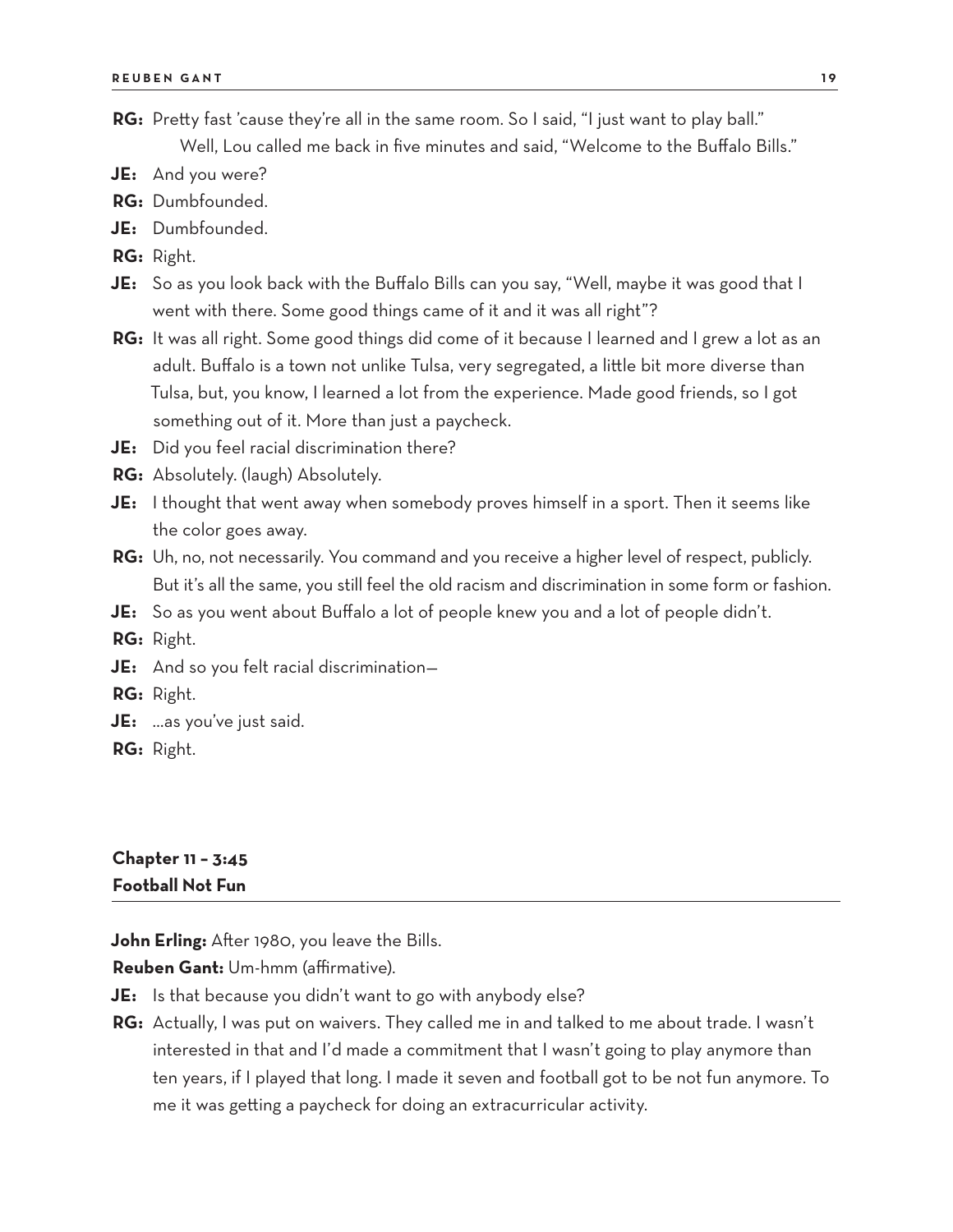- **JE:** In 1980, and as you left then, you were in a good stead financially?
- **RG:** Uh, I was okay, sure.
- **JE:** What did you do when you left the Bills?
- **RG:** I used my OSU alumni network and got in the cable television business.
- **JE:** What cable company?
- **RG:** Uh, actually I worked for a company here in Tulsa called Southern Satellite Systems owned by Ed Taylor. Then I accepted a job with a company called United Video with Roy Bliss.
- **JE:** Yeah.
- **RG:** And worked for United Video for thirteen years.
- **JE:** In what capacity?
- **RG:** Ended up when I left United Video I was Vice President of Sales for the corporate office.
- **JE:** Your personality carried you a lot through that, I mean, you weren't necessarily trained for sales but apparently you were a natural salesman.
- **RG:** (laughing) I don't know if I was a natural salesman or not. I've always been sociable. I would like to think that I've always had a personality and I've always been approachable and that worked in my favor. Having some name recognition, some notoriety, certainly opened a lot of doors, so making a sales call for me was a little different because my name was recognizable. I would automatically get an appointment.
- **JE:** Had to feel good?
- **RG:** Right.
- **JE:** Then you left United Video.
- **RG:** I left United Video after thirteen years and took a position in Detroit, Michigan, as the assistant general manager and director of marketing and sales for a regional sports network called Passports.
- **JE:** Yeah.
- **RG:** And it was owned by the Washington Post. Washington Post owned Post Newsweek. And Post Newsweek owned Broadcast Entities. They owned the NBC affiliate in Detroit. The NBC affiliate in Detroit bought a regional sports network. I was hired to turn it around, so to speak, and transition it from a hybrid cable network to a full basic network.

I wanted to get into sports marketing, I thought I did, anyway. And I wanted to be in a sports town. Detroit offered the opportunity so I took the job. I spent two years in Detroit. I watched the Detroit Red Wings win the Stanley Cup. I had luxury suites at every sports arena, so I watched the Detroit Pistons play and the Detroit Lions, Barry Sanders was there and the Detroit Red Wings and the Detroit Tigers, I mean, it was just a fun time for two years. Every week I was in a luxury suite watching an athletic event, entertaining clients.

- **JE:** Two years there, then what?
- **RG:** We sold the sports network to what is now Fox Sports Detroit.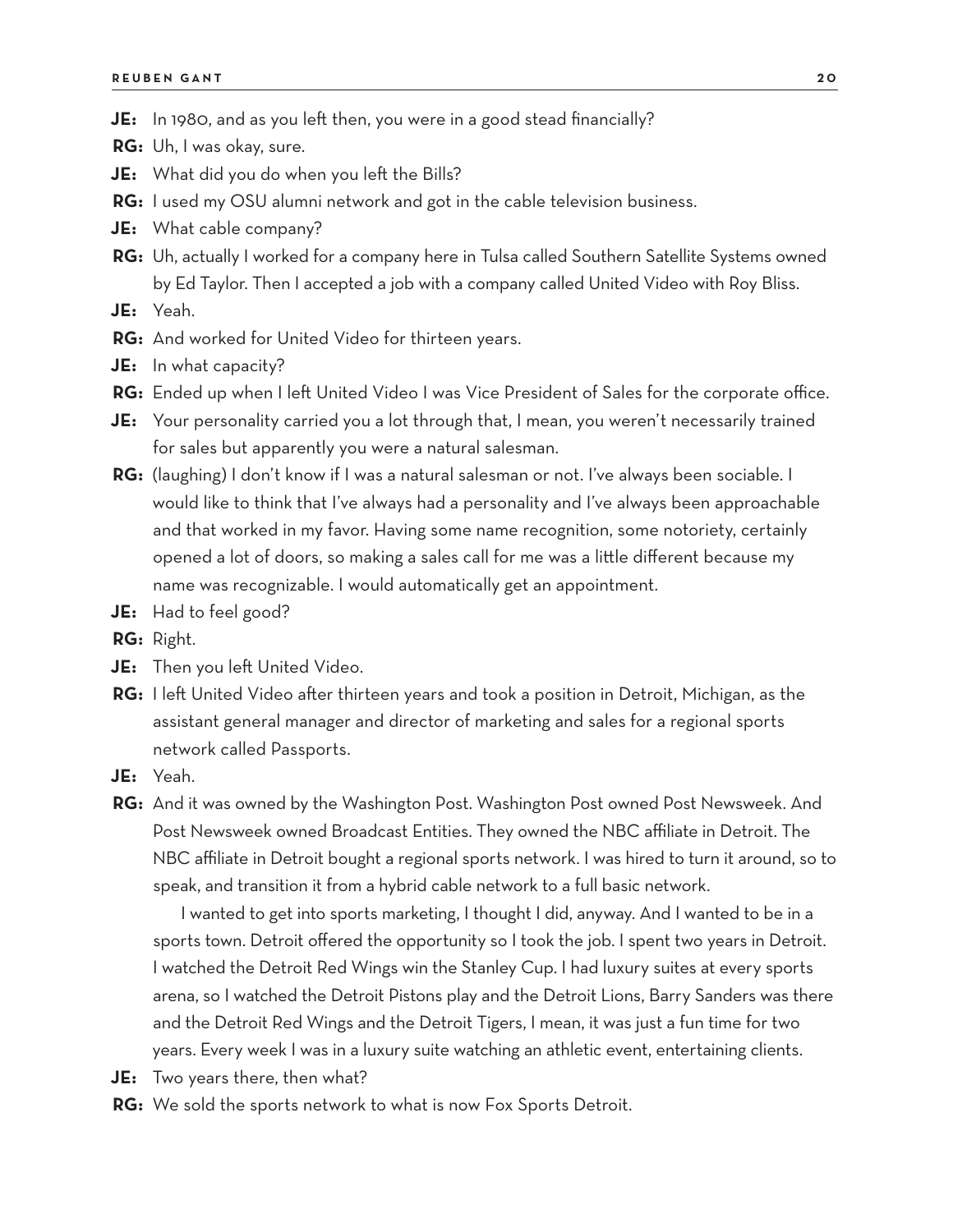#### **Chapter 12 – 8:18 Race Riot**

**John Erling:** Again, we're in the building here at the corner of Archer and Greenwood. As I came up to your building to come upstairs here, there are plaques in the sidewalk commemorating businesses that were burned down—

**Reuben Gant:** Um-hmm (agreement).

- **JE:** …in the 1921 race riot. Have you wondered if Tulsa would be any different today? We know buildings and houses would still be here, but do you think the race riot has effect today? If we didn't have a race riot would it have made any difference in our community today?
- **RG:** Oh, I would have to think that it would have. I posed this question a lot to a lot of people when question of the race riot comes up. I hear all the time, you know, "Why do you want to commemorate a race riot?" Or "Who wants to relive the past?" Well, you've got to know where you came from in order to understand where you're going.

Think about all of the wealth that was in Tulsa, in Greenwood, of African Americans before the riot. Had it not been for the riot that wealth would still be here. You had prominent families flee Tulsa because of the riot and never return.

One example is an entrepreneur by the name of J. B. Strafford. Was an attorney here in town, owned a hotel, probably one of the grandest hotels in this city, anyway, if not in this part of the country. His descendents, his daughters and sons, they're all judges and lawyers. They're people of means in Chicago. Think about what that would have meant if that family had stayed here.

And that's just one example.

- **JE:** Yeah. Do you remember as you were growing up in Tulsa, when you first heard of the riot?
- **RG:** I didn't hear about the riot until I was well into my adult years.
- **JE:** Meaning you'd gone beyond OSU?
- **RG:** I was out of college, in the professional world, had already gone through my football career in Buffalo. Moved back to Tulsa in '81, took a job in cable. In the early '80s is when I learned about the riot.
- **JE:** Because then you were kind of getting associated with the Chamber here in Greenwood? **RG:** Right.
- **JE:** At the same time as you were working.
- **RG:** Right.
- **JE:** So then, for the first time you learned of it?
- **RG:** Right. I was thirty-three, something like that.
- **JE:** So I can only imagine, "What? I've lived here all these years."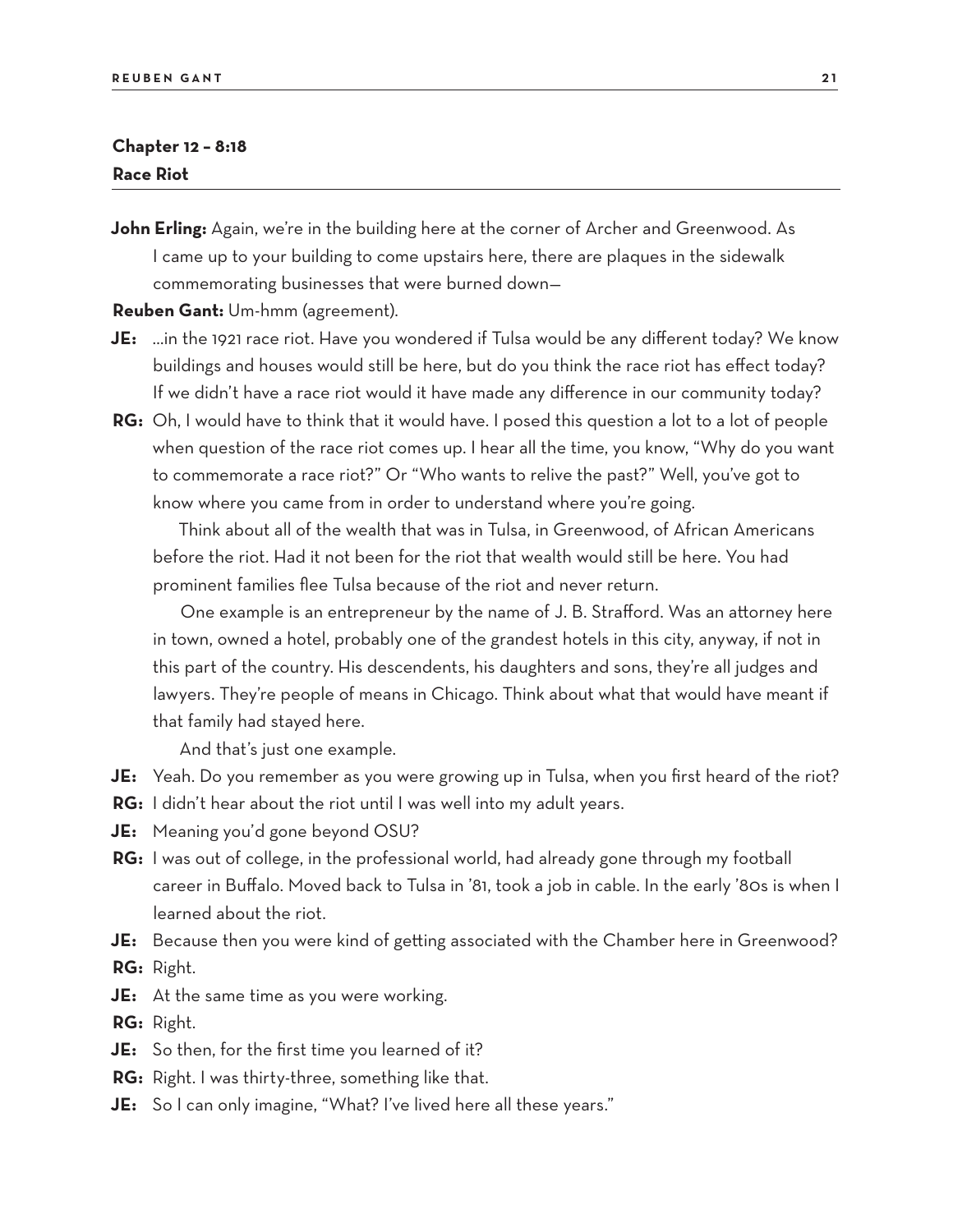**RG:** Right.

**JE:** "And nobody told us about it."

- **RG:** Nobody told us about it, nobody talked about it. And what's interesting is two of my relatives, great uncle, great aunt, where victims of the riot, and they never talked about it.
- **JE:** You ever wondered why they didn't talk about it?
- **RG:** I know why, because just recently I asked the question why. I have a great uncle that's a survivor who's still alive in his nineties. His answer was, "We didn't talk about it because we didn't want to incite the younger generation to repeat history. We didn't want to see another riot. And we felt like talking about it would bring up so much anger in the younger generation that it could be repeated." So that's why they didn't talk about it.
- **JE:** So if they were any interaction between blacks and whites they didn't want to have that, "Hey, you guys started in '21 and we'll finish it now," those kind of thoughts.
- **RG:** Right, right, right.
- **JE:** By 1921 the whole nation knew about it. Philadelphia newspapers, "The bloody scenes in Tulsa, Oklahoma, are hardly conceivable as happening in American civilization present day." Kentucky state journalist's characterization, "An Oklahoma disgrace." Kansas City journalist's, "Tulsa horror." And the Christian Recorder, "Tulsa's become a name of shame upon America." And at the same time, the Tulsa Tribune said, "Acres of ashes lie smoldering in what but yesterday was nigger town." That's the way it was treated in Tulsa and the whole nation certainly knew about it then.

**RG:** Right.

- **JE:** Swept under the carpet. You went to high school here and many, many people that I have talked to pretty much had the same experience you did. White high schools or whatever, it was not in a history book at all.
- **RG:** Correct.
- **JE:** Isn't it amazing how that could have been so controlled? Those who wrote history books didn't feel it was needed. It was almost like everybody got together and said, "Okay, we're going to hush up. We're going to keep this quiet." Because newspapers didn't write about it beyond the days that it happened.
- **RG:** That's right.
- **JE:** They didn't write about it, historians didn't write about it. What are your thoughts about that?
- **RG:** Well, I think it's a travesty because we're denying our own history. It's not as though the riot of '21 is the only blemish in American history. American history is full of blemishes. A good example of late, what's the difference in memorializing the bombing of the Murray building and memorializing the 1921 race riot? What's the difference in the legislature passing a law or mandating that the Murray bombing be in textbooks for public school systems and the race riot not?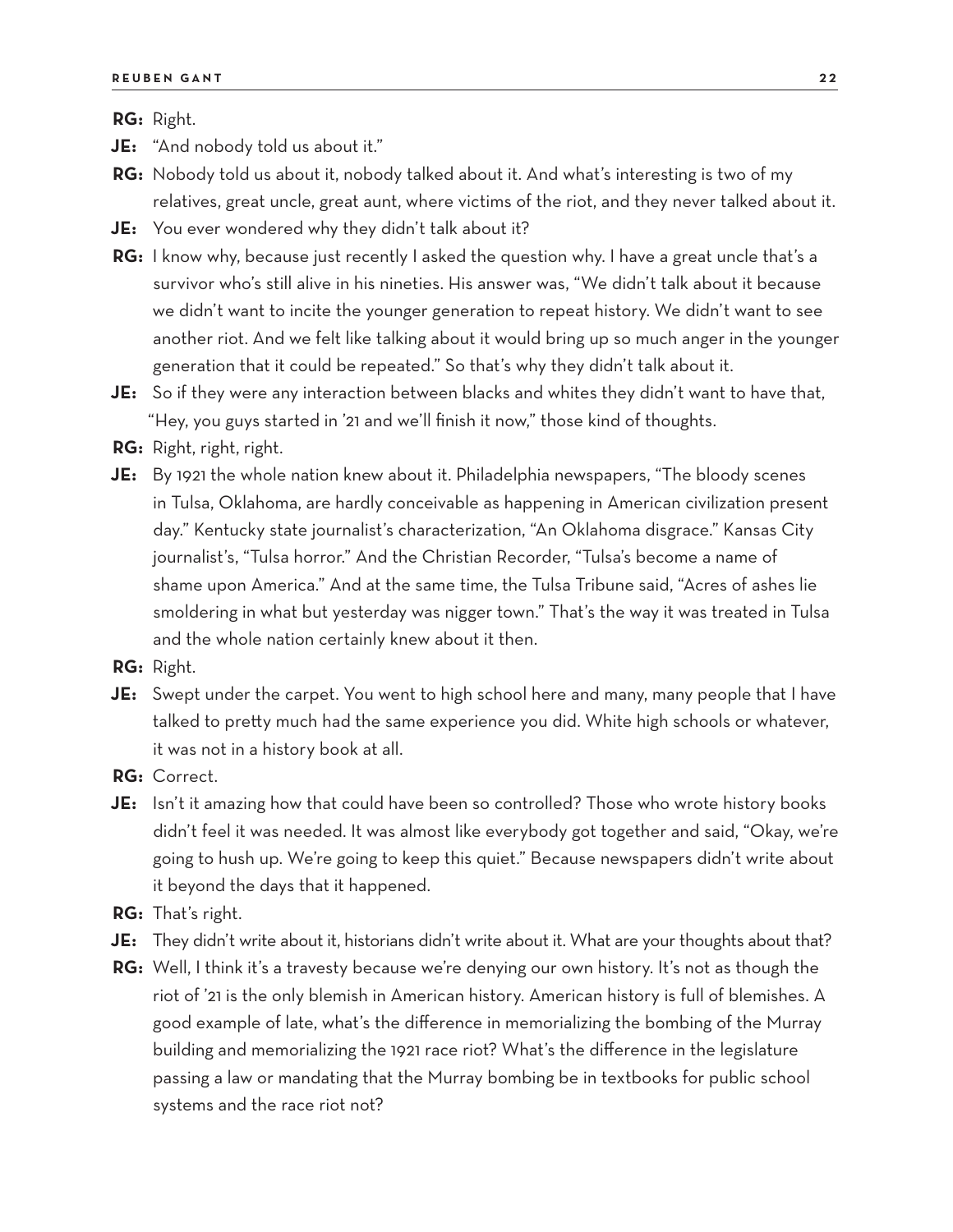- **JE:** So you're saying, to your knowledge in 2010, high school history books are not dealing with the '21 race riot?
- **RG:** No. No. They're not. They are absolutely not. I mean, maybe a mention, a paragraph, or two sentences, but you might as well say not at all.
- **JE:** They lay of the land back then, and I'm quoting partly here, you said that in 1921 lynching and riots were a normal part of life in the South. And the worst one happened in Tulsa. So this, not to get Tulsa off the hook, it happened here but it was an attitude that spread through the South.
- **RG:** It was all over the country, no question about that. There are accounts of what they call the Red Summer of 1919, where a lot of riots occurred, and lynchings. But the most devastating one was in 1921.
- **JE:** Walter F. White, an official with the NAACP visited Tulsa there in the immediate aftermath of the riot called the circumstances leading up to it, "Typical of conditions in many towns and cities of America, North and South." And then he wrote about "Corrupt and inefficient rule in municipal affairs. Total lack of understanding between white and colored." As he wrote, "Citizens in the growth of racial prejudice nurtured for economic gain." They all exist to a greater or lesser degree in many American cities. He wrote that in 1921 in an edition of the New York Evening Post.
- When I read that I thought, "You know? Some of that could be applied to today." **RG:** I was just thinking the same thing. Absolutely. And I think what's even more important is it's at the forefront now, the issue of race relations and the importance of respecting other cultures and looking at someone that doesn't look like you as an equal. I mean, that's at the forefront now, and why? Because we have an African American president. I think it's a sad commentary that we had to elect an African American president in order for this issue to all of a sudden become a priority issue for the country. Not just for any one locale, but for the country. I mean, I don't know what else I can say about that. It's just a sad commentary.

## **Chapter 13 – 9:52 Race Riot Looting**

**Reuben Gant:** You know, I spent some time in Turkey a couple of years ago. Coming back to the United States I was asked to speak at a dinner about the trip. And one of the comments I made was, "I felt more welcome in Turkey, as a black man, than I do in my own country." That's something that we all should pay some attention to.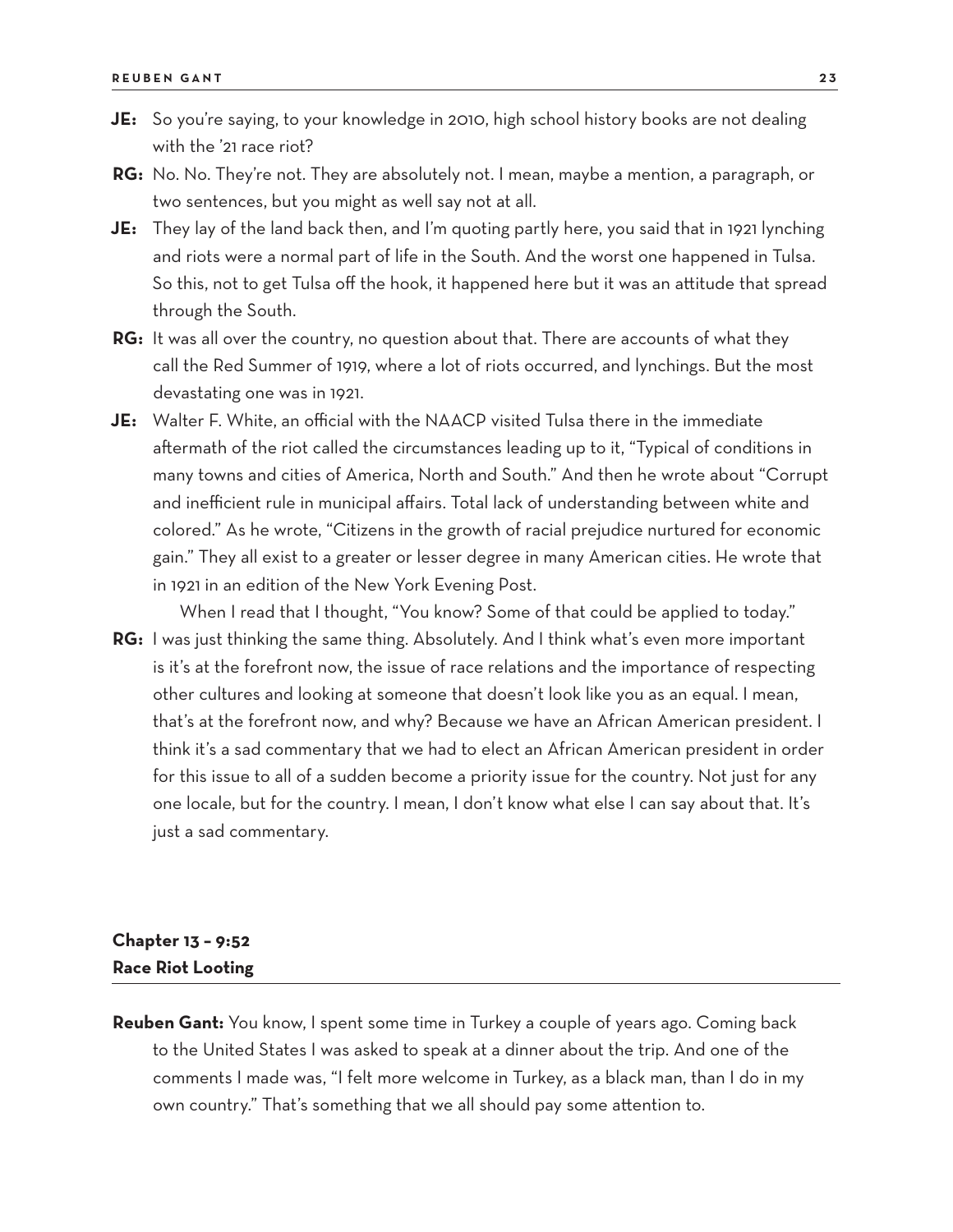- John Erling: A federal report from 2005, the final reconnaissance survey report on the race riot by the US Department of Interiors National Park Service is a pretty telling report. Yeah, there were blacks and whites who didn't understand each other. I think you've already referred to this, "Other whites were jealous of the material success of Greenwood's leading citizens, feelings that were undoubtedly exacerbated by the sharp drop in the price of crude oil and the subsequent layoffs in the oil fields." So while the whites, I suppose, looked down on the blacks, yet they saw blacks being entrepreneurial and very successful too. So all of this was going through their mind as May 31st and June 1st were happening.
- **RG:** Right. And you have to look back at, I think, the accounts of the riot as well. It was not just a riot, so to speak. Before these buildings were burned down they were looted. The rioters took the time to go into the buildings to take out things of value before they burned the buildings down. Now, I mean, that seems kind of calculated to me. Uh, I mean, it just wasn't a riot that was incited and the end result was a bunch of burned up buildings. It was calculated because before they burned the building down with the valuables in there, they went in and took them out.
- **JE:** So they knew there was a lot of wealth up here?
- **RG:** Absolutely.
- **JE:** "Let's go in and get it."
- **RG:** Absolutely.
- **JE:** I'm reading from this report. "Many of those leading Greenwood citizens had only a few years earlier fought as bravely and honorably as any white man in the First World War. Only to return to be treated as second or third class citizens by the country they'd bled to defend."
- **RG:** Absolutely.
- **JE:** You just talked about Turkey, and here, you're still feeling some of that—
- **RG:** Today.
- **JE:** …to this day.
- **RG:** Right.
- **JE:** "Since statehood there have been twenty-seven African Americans lynched in Oklahoma, the latest occurring in Tulsa only nine months earlier than the race riot." There are places for our listeners to go to get a total account of what happened in the race riot. We perhaps don't have time to get into all of that, but then eventually, shots were fired, the mob opened fire, the Greenwood contingent fired back, and the war was on.
- **RG:** Right.
- **JE:** I interviewed Otis Clark and he talks about how he stood in front of this funeral home and while militia men were shooting at him his friend's hand was shot. You can only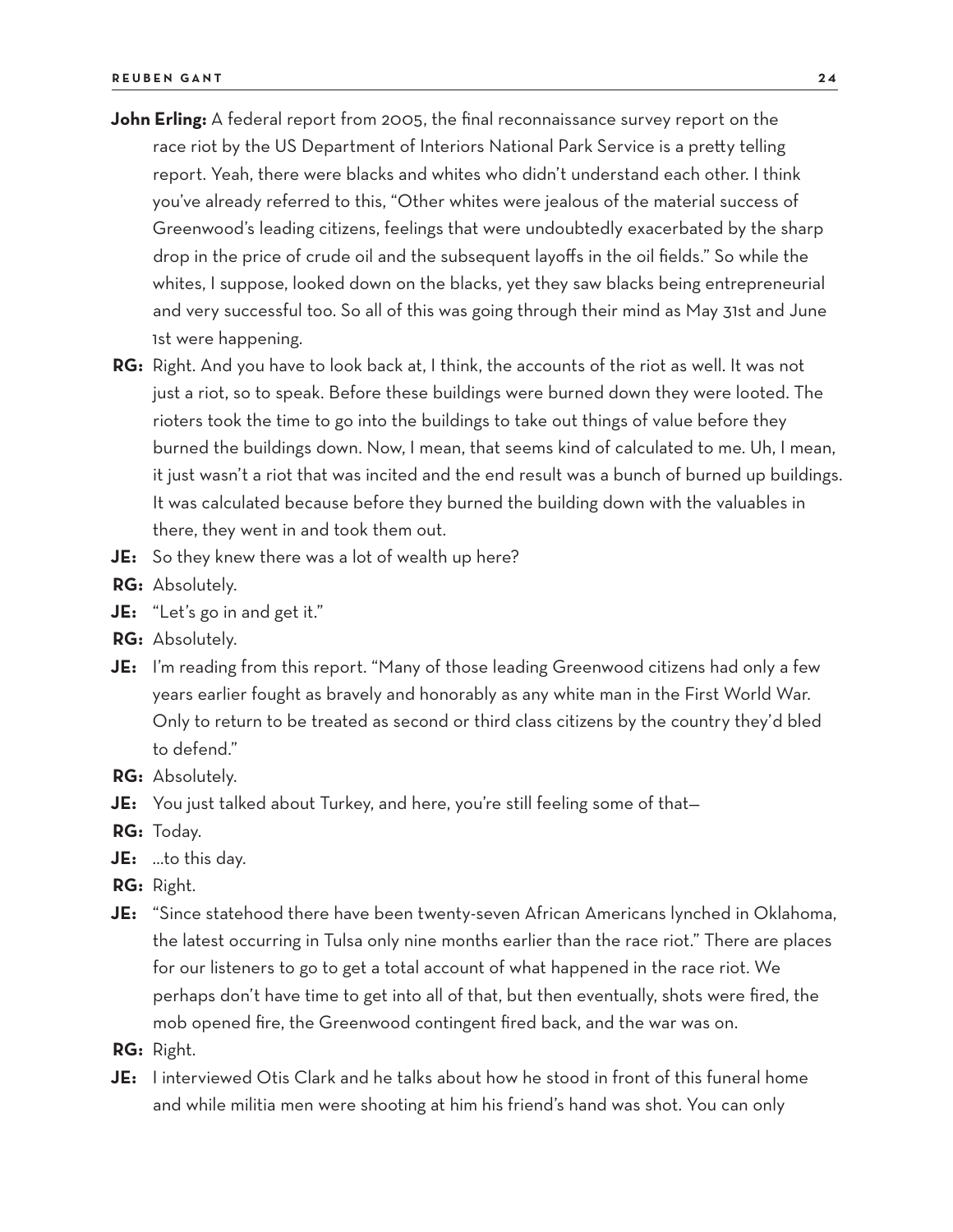imagine at nineteen years old what the feelings are. As you know, he just got out of town and the fear that had run through him. "By the time the last shots were fired shortly after noon the next day hundreds lay dead." What are your thoughts as you hear these stories?

**RG:** What I can't imagine, man's inhumanity to man occurring. It's hard to fathom. But I think what's more devastating to me is that this rampage involved killing young kids who are innocent as you can imagine, shooting and killing kids. Doesn't make any sense. I don't know how to describe it, really. I don't really know how to describe someone feeling the necessity of civil unrest. I just don't. I wasn't raised that way.

We have a gray cloud hanging over our heads as a city, but that doesn't mean we can't move beyond that.

- **JE:** Right. We can quickly say that the thing that set this off, the young man, Dick Roland, who was nineteen, he goes in the elevator in the Drexler building, uses the elevator. Sarah Page is the white elevator operator. When he comes off the elevator, supposedly a clerk from Renburg's hears a shout, and then that's when it all started festering. It could be pointed out that Sarah Page never did bring charges against him at all.
- **RG:** Right. There are so many accounts of what happened that who knows what's true and what's not.
- **JE:** What I just said, is that what you know?
- **RG:** That's what I know.
- **JE:** If I were to ask you, you would have said the same thing?
- **RG:** I would have said the same thing.
- **JE:** Okay.
- **RG:** Following that though is the question, "Well, if something actually occurred on the elevator why weren't there charges brought?" Why didn't she? And then Dick Roland ends up moving to Kansas City, Kansas. Guess what? So does Sarah Page.
- **JE:** There's a story I've been told that the two actually got married.
- **RG:** I've heard that too. There is an account of Dick Roland and Sarah Page being together in Kansas by Dick Roland's relatives who live in Kansas. Who knows what's true and what's not? What's true is the riot was unnecessary. That's what's true.
- **JE:** Right. It represented feelings throughout the entire South.
- **RG:** Right.
- **JE:** And it probably still does to this day.
- **RG:** Right.
- **JE:** Do you feel like you're fighting a losing battle?
- **RG:** No. I don't. I mean, it's not that we haven't made progress, because we have. Progress hadn't been as forthcoming as it should be or should have been, but still yet, we're making progress. Have made and I think we'll continue to make progress.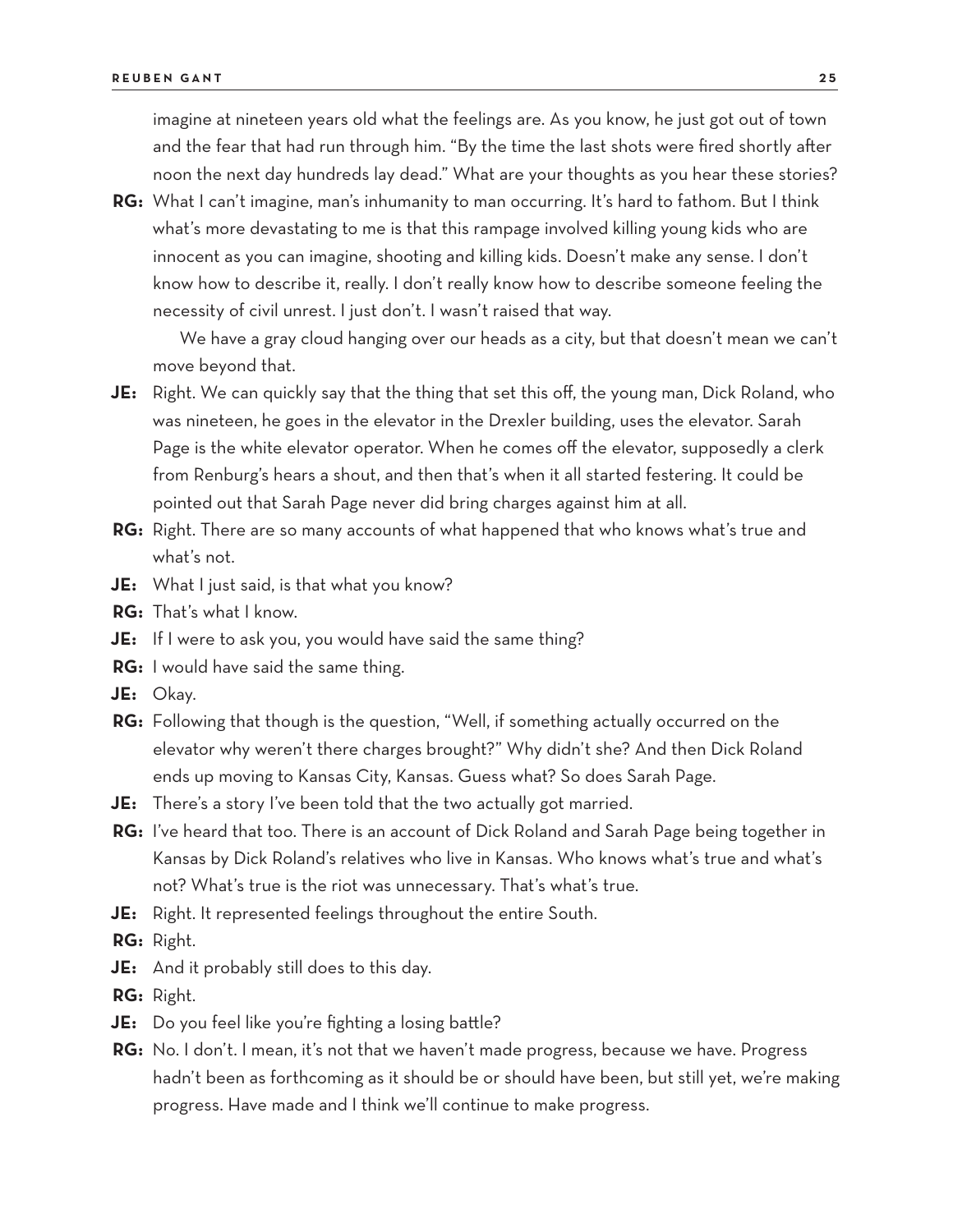- **JE:** Young blacks of today coming out of college, is it fair to say that they are having an easier time of it than even say, for you, or those blacks of the '30s, '40s, '50s?
- **RG:** I would like to think that they are having or would have an easier time, but who knows? I think what it boils down to at the end of the day is attitudes and behaviors. These people doing the hiring, CEOs, really are in a position to determine the culture of any business or any organization. So it depends on the attitude of who's at the top. And if there's this open, welcoming, humane attitude that's going to filter down to the rest of the organization.

You know as well as I do, you're most comfortable talking to, being around, living next to people that look like you. Until you get to know them. Human nature is pretty unknown. How do we get over that hump? We've got to get outside the box.

And a good question for a lot of whites, not just here but anywhere, is how many people of color do you consider your friend? You can ask a black person that, "How many white people do you consider your friend?" and more than likely you're going to get an answer 99 percent of the time. But you put it on the other foot and you're going to get some hesitation, they have to think about it.

- **JE:** Is it a matter of exposure? I mean, whites can live in their world and maybe not even see a black person, certainly in a week or two weeks? Maybe, I don't know. Depending on where they live. So at work they're not exposed to having blacks on their staff. I'm not trying to defend them but you're hearing what I'm saying?
- **RG:** Why do they not have blacks on their staff?
- **JE:** Okay.
- **RG:** that's the question.
- **JE:** Right.
- **RG:** Why do they not have blacks on their staff?
- **JE:** Right. Give them an opportunity to even be around blacks, right?
- **RG:** Exactly. It's all about exposure. And again, it's overcoming this fear of the unknown. I hear it all the time, I hear it every day, people giving their opinions and perceptions about North Tulsa, the black community, Greenwood, and they've never been north of Orchard. So how can you speak intelligently about a situation if it's not from experience? You're speaking on what you've heard, what you've read, not what you've experienced.

And a lot of minds are changed once they get here. Once they've had that exposure. And I've been through that too. I mean, when I was in cable I was the only black in management. I had a white secretary. Her parents wanted her to quit her job because she worked for a black man. And I had clients asking me on the phone, "Are you white or black?" What difference does it make? Do you want my product or not? Why do you care who's selling it to you? If I told you I were black does that mean you're not going to buy my product? That doesn't make any sense.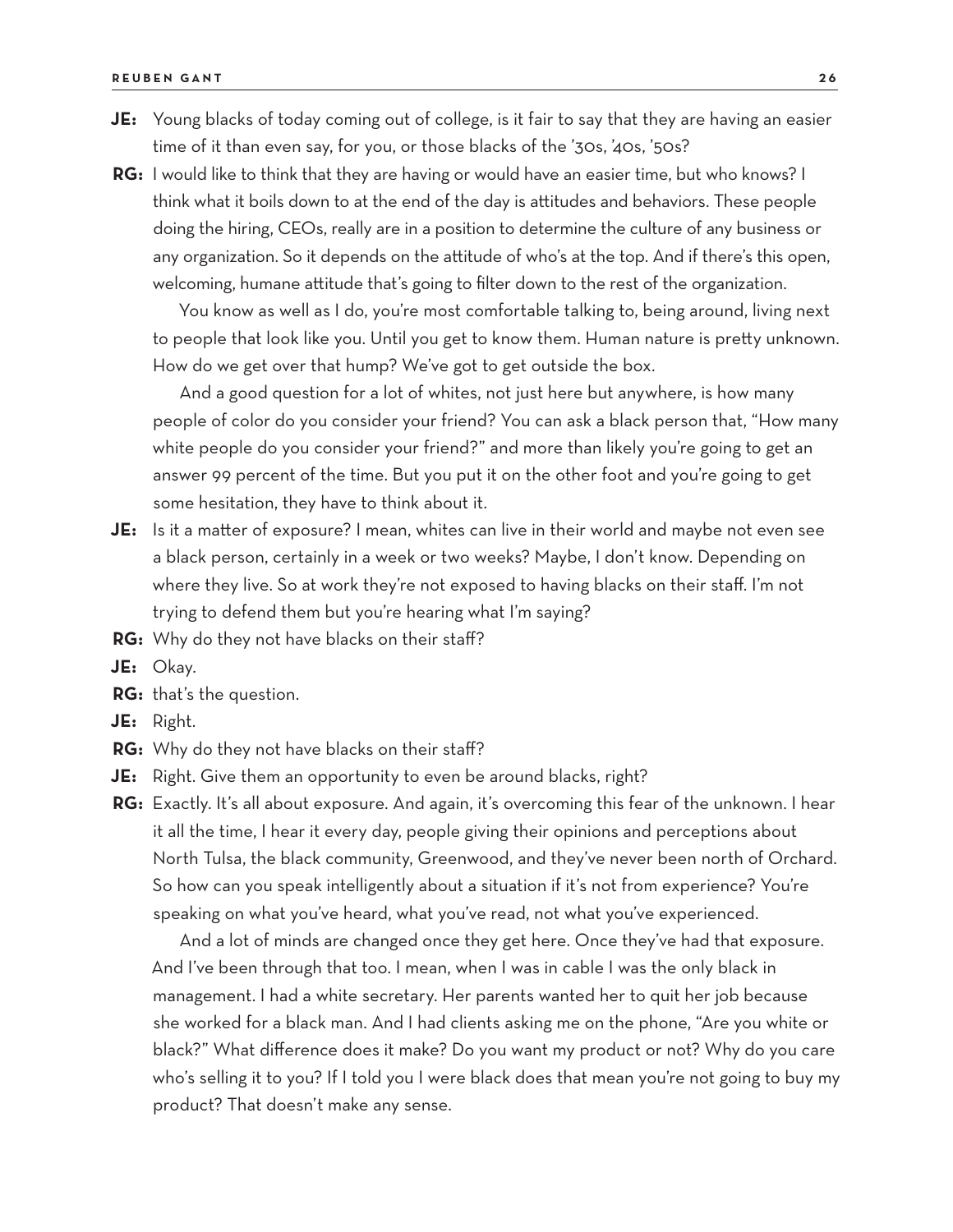And then I've had them say, "You don't sound black." Well, how do black people sound? Stereotypes.

- **JE:** I wonder if it helps once we know somebody by name? Reuben Gant, Reuben Gant becomes a person to me, and then, oh yeah, he happens to be black. And even in the sporting world, Tiger Woods was a black person to many people. But when he became Tiger Woods he was Tiger Woods.
- **RG:** He was Tiger Woods, right.
- **JE:** So what I just said in a moment takes a real leap to happen. But once they become the name to us—
- **RG:** Right.
- **JE:** …we like them and so forth.
- **RG:** Right.
- **JE:** And that's what we're trying to accomplish.
- **RG:** That's right.

## **Chapter 14 – 10:40**

**John Hope Franklin Park** 

**John Erling:** To remember the riot, the construction of the John Hope Franklin Memorial of Reconciliation, it's a three-acre park right here in the heart of Greenwood District, not far from where we are. As I drove past it this morning I see the building has begun. The Tulsa Race Riot Memorial includes two outdoor monuments, the Tower of Reconciliation depicting African American's broader history. At this point, is that the tallest one that's out there?

#### **Reuben Gant:** Yes.

**JE:** And it's covered up with blue—

**RG:** Yes.

**JE:** …at the moment.

**RG:** Yes.

- **JE:** Tell us a little bit of what that is.
- **RG:** Actually what it does it chronicles the African American experience in Oklahoma, Tulsa in particular, from 1541 to present. African Americans were in Oklahoma before Oklahoma was a state. That goes for African Americans and Native Americans. And so this Tower of Reconciliation gives you a snapshot of that experience in Oklahoma, particularly in Tulsa.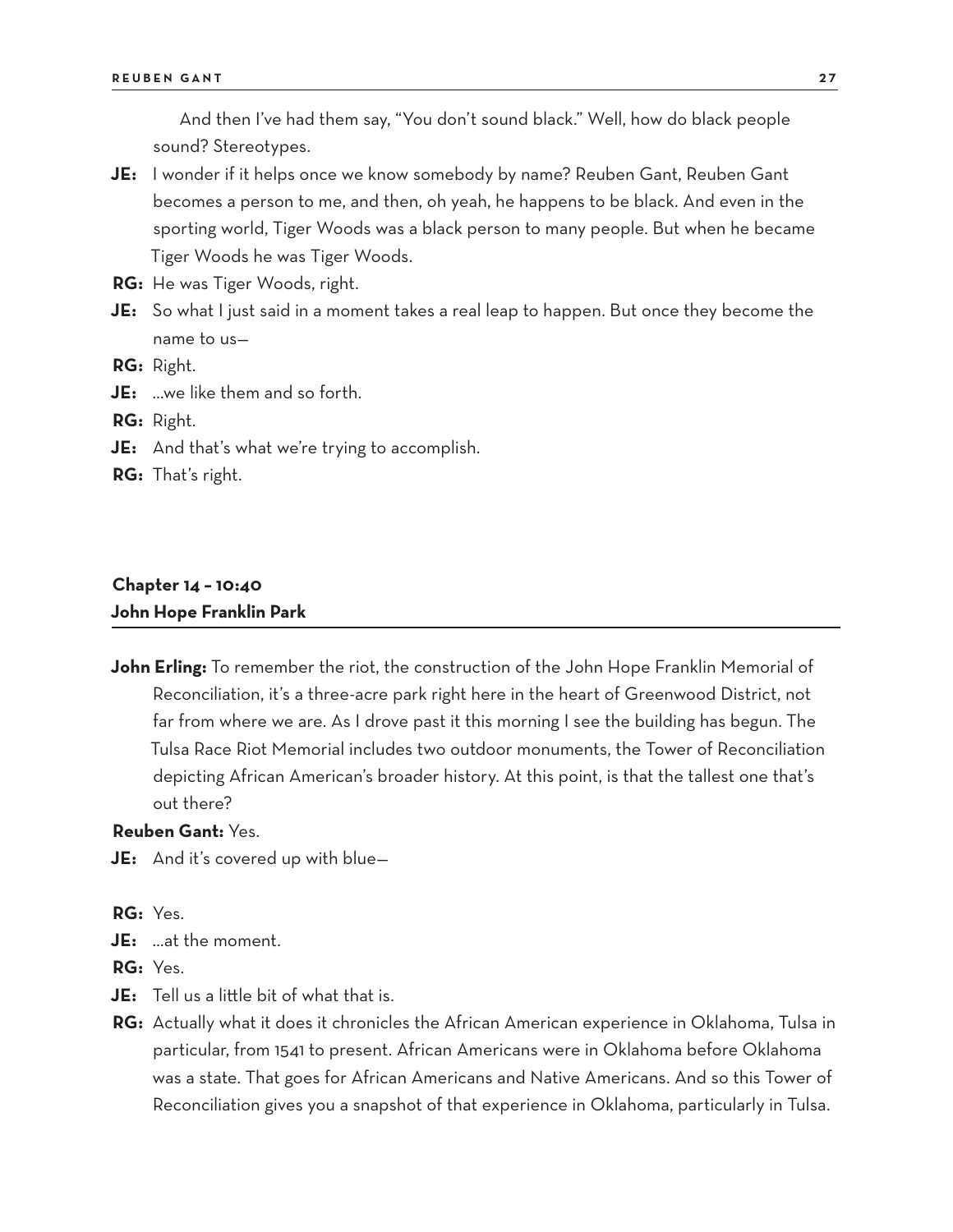It is climaxed at the top by discernable bodies, unidentifiable, reaching down helping other bodies up. It's symbolmatic of people helping other people reach the top.

B. C. Franklin, John Hope Franklin's dad, I just found this out, on his headstone, has the same lifting others as we climb. Which is appropriate. We had no clue of that until last week.

- **JE:** Didn't know that was on his grave?
- **RG:** Didn't know that was on his headstone.
- **JE:** The three-piece sculpture in Hope Plaza—
- **RG:** Yes.
- **JE:** …focuses on the race riot itself.
- **RG:** That's correct.
- **JE:** Talk to us about that.
- **RG:** This is statues depicting photos taken from the riot of hope, hostility, and humiliation. And it's a depiction of a white man armed at the beginning of the riot, that's hostility. Humiliation is a black man walking down the middle of the street, like in a surrender mode with his hands up in the air, that's the humiliation part. And the hope part is the thendirector of the American Red Cross holding a black baby. That's hope. White guy holding a black baby.
- **JE:** Then eventually the construction of the John Hope Franklin Memorial Museum and the B. C. Franklin Square.
- **RG:** Um-hmm (affirmative).
- **JE:** But as we've already alluded to, the riot was not something to be talking about until 1997 in our state legislature when Representative Don Ross, Senator Maxine Horner passed a resolution calling for creation of an eleven-member commission to study the riot. That was a defining moment, wasn't it? In—
- **RG:** Correct.
- **JE:** …recognizing—
- **RG:** Absolutely.
- **JE:** Then out of that came the discussion about reparations.
- **RG:** Right.
- **JE:** How do you feel about reparations?
- **RG:** Do surviving victims of the riot deserve some type of reparation? Absolutely. Because they suffered a loss, tremendous loss. Reparations can take the form of many different things, it doesn't necessarily have to momentary. What we're doing with the John Hope Franklin Park and the Center is a form of reparations. Because what we've done and intend to do is going to outlive you and I and the victims of the riot. It will be here for generations to come to help them understand, not just Tulsa's history, or not just an African American history, but Oklahoma's history as well. That's significant.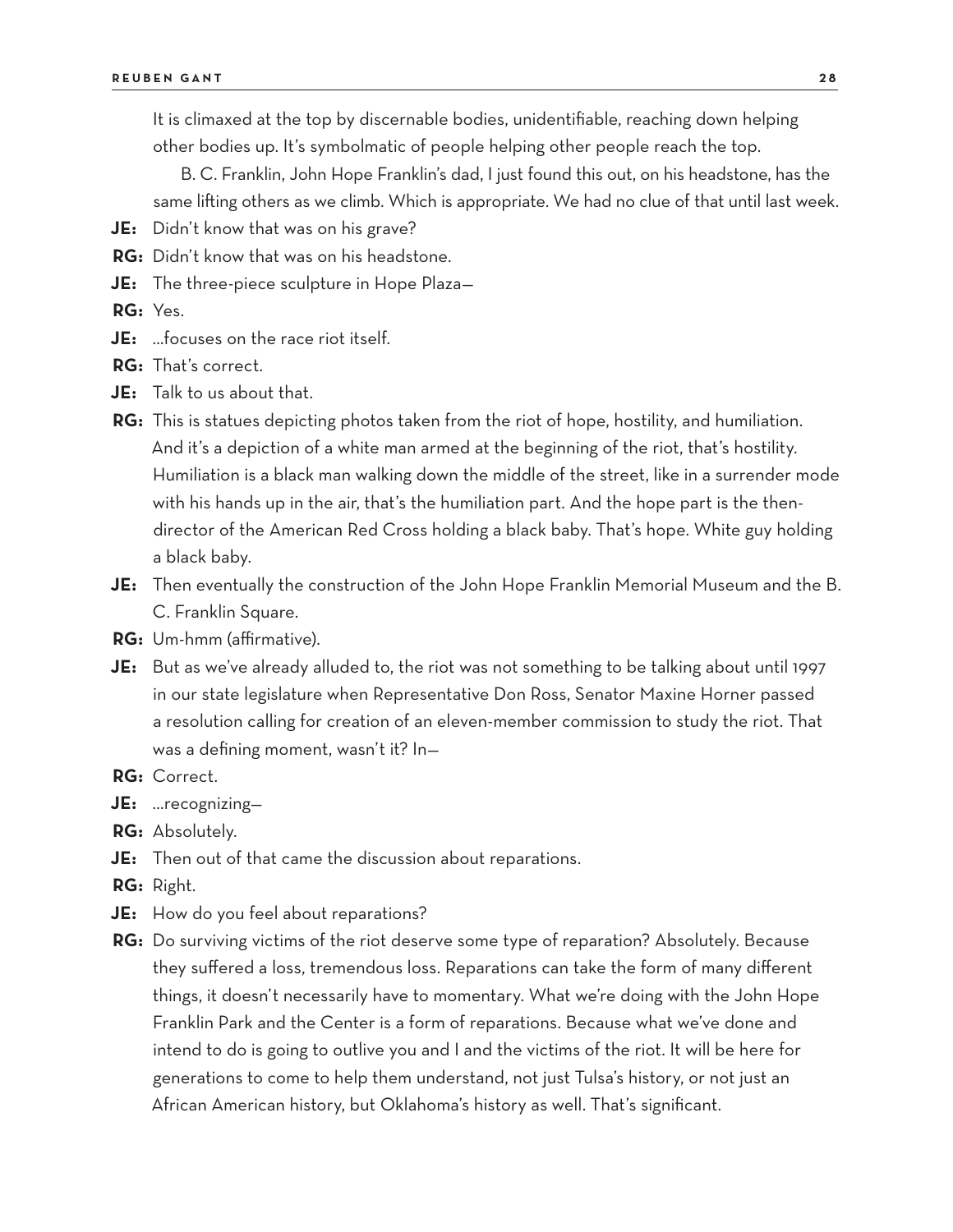**JE:** I believe the state appropriated five million dollars-

**RG:** Right.

- **JE:** …to build this. But it wasn't like you got the five million dollars in one lock, stock, and barrel.
- **RG:** No, there was a lot of resistance. And had it not been for Don Ross and Maxine Horner while they were still in office, we would not have received the money we did receive. Even though there was a five million dollar commitment we only received 3.7 million of the five million. It was appropriated on an annual basis, supposed to have been appropriated annually for five years, to reach the five million dollars.

Well, the state started having budget issues and the appropriations started shrinking, so after seven or eight years we'd only reached 3.7 million dollars. And then the state decided not to fund it anymore.

- **JE:** So here it is 2010, while it is under construction now you still have not received the full five million.
- **RG:** Not from the state. What we did was we made a commitment to see it through. We went on and raised private funds to complete the park. So we were successful at doing that. With the state's 3.7 million and then we raised the balance through private donations from foundations and individuals locally and just all over the country, really. But principally locally. There were people here that understood the significance of the project, understood the need, and made a commitment to see it finished.
- **JE:** While we've talked about racism that you feel even today, on a positive side, there were white foundations.
- **RG:** Um-hmm (affirmative).
- **JE:** So it was like, yeah, the message is getting through here, these foundations know that this needs to be remembered.
- **RG:** Here's what was the turning point for us. Julius Pegues and I were banging our heads up against a brick wall for quite a period of time. Everybody was centered around the riot. All the reactions were about the riot. With the help of a couple other folk we rebranded the project. It's not about the riot, even though a riot is a major component of the project, it's not about one event. It's about the need for us as a country and as a city to reconcile our differences when it comes to race, religion, gender. So it's all encompassing.
- **JE:** Once you came with that message then people got it.
- **RG:** People got it.
- **JE:** And said, "Okay, I understand." The John Hope Franklin Memorial Museum, is there money in this for that to be built?
- **RG:** Uh, no. That's like phase two of a campaign that we've begun or will begin shortly. And actually putting the center up, we've already gotten the land, donated right adjacent to the park. We've already started conceptually putting on paper what we want this center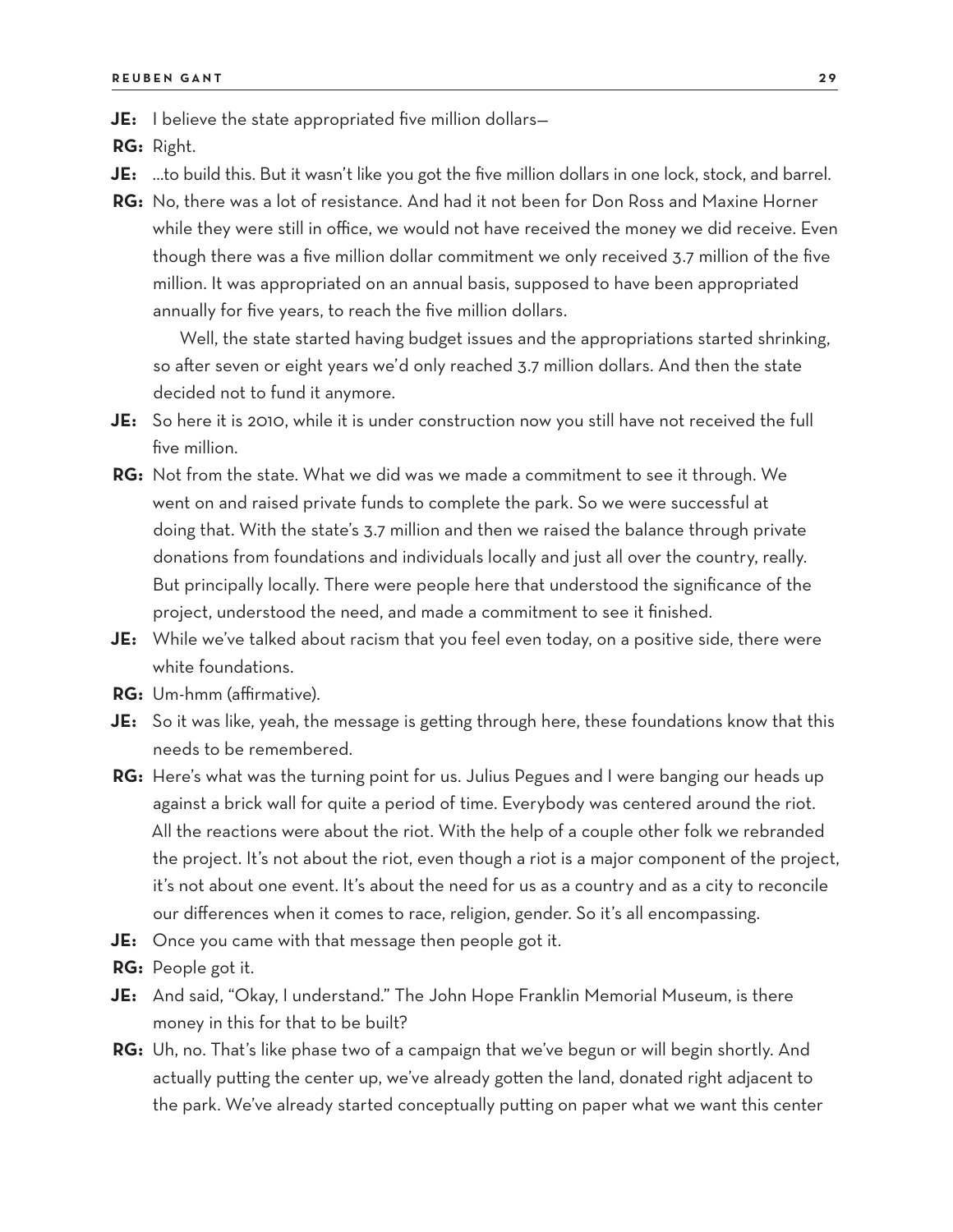to look like. We've begun to discuss internally the space utilization, what's going to be inside this building, what is it going to be used for? And it's not a museum, actually what it is is a center for education. It's some place where scholarly studies can be conducted. You can have open public discussions about race, like a living room type environment, where you can have just a group of people of different cultures sitting around talking about the differences in raising children, culturally. But the whole point is coming to some kind of understanding, not conformity, but understanding and respect of people and cultures that aren't the same as yours.

**JE:** So it's not just a museum for the race riot then?

**RG:** No.

- **JE:** But it will be a component in there?
- RG: It will be a component of the race riot, but overall, it's a center focused on educating our people about their history and accepting other cultures.
- **JE:** I can only imagine schools throughout the eastern part of Oklahoma, maybe the rest, bringing students to that and having discussions and all.
- **RG:** Absolutely. That's the point.
- **JE:** And now isn't it kind of hard to believe as we've talked about Black Wall Street and all these building here that were burned down, I'm very aware of a baseball game being played right now not far from us on 1 Oak Field, right here in the heart of the Greenwood District down by 244, Archer and Elgin. And it's abutted right up to Greenwood Avenue and the businesses there. So something good is happening.
- **RG:** Oh yeah, oh yeah. And our feelings about that development in particular is we have experienced lifelong Tulsans that have never been in the Greenwood District. Don't have a clue about Greenwood or what it is, where it is, even though they may have been here they didn't know they were in the Greenwood District. We saw this as an opportunity to educate the public at large. Never in the history of Greenwood have we had four hundred thousand pedestrians visiting this area in any given year. So we have a captured audience here. And with all the things that's going around here, the John Hope Franklin Park, the ambience of these buildings, people get curious and then they start asking questions.

I can't tell you how many people I see walking down the sidewalks reading the plaques that you talked about earlier. So it's given them a little history as well. So we're exposing this district to four hundred thousand people on an annual basis. Well, guess what? Word of mouth is the best advertisement and the cheapest advertisement anybody could get. People are going to go back and tell their friends and their family and their acquaintances about what they experience here. It's going to bring more people down. Because the experience has been a good one, so far. And it's dispelled a lot of perceptions about safety.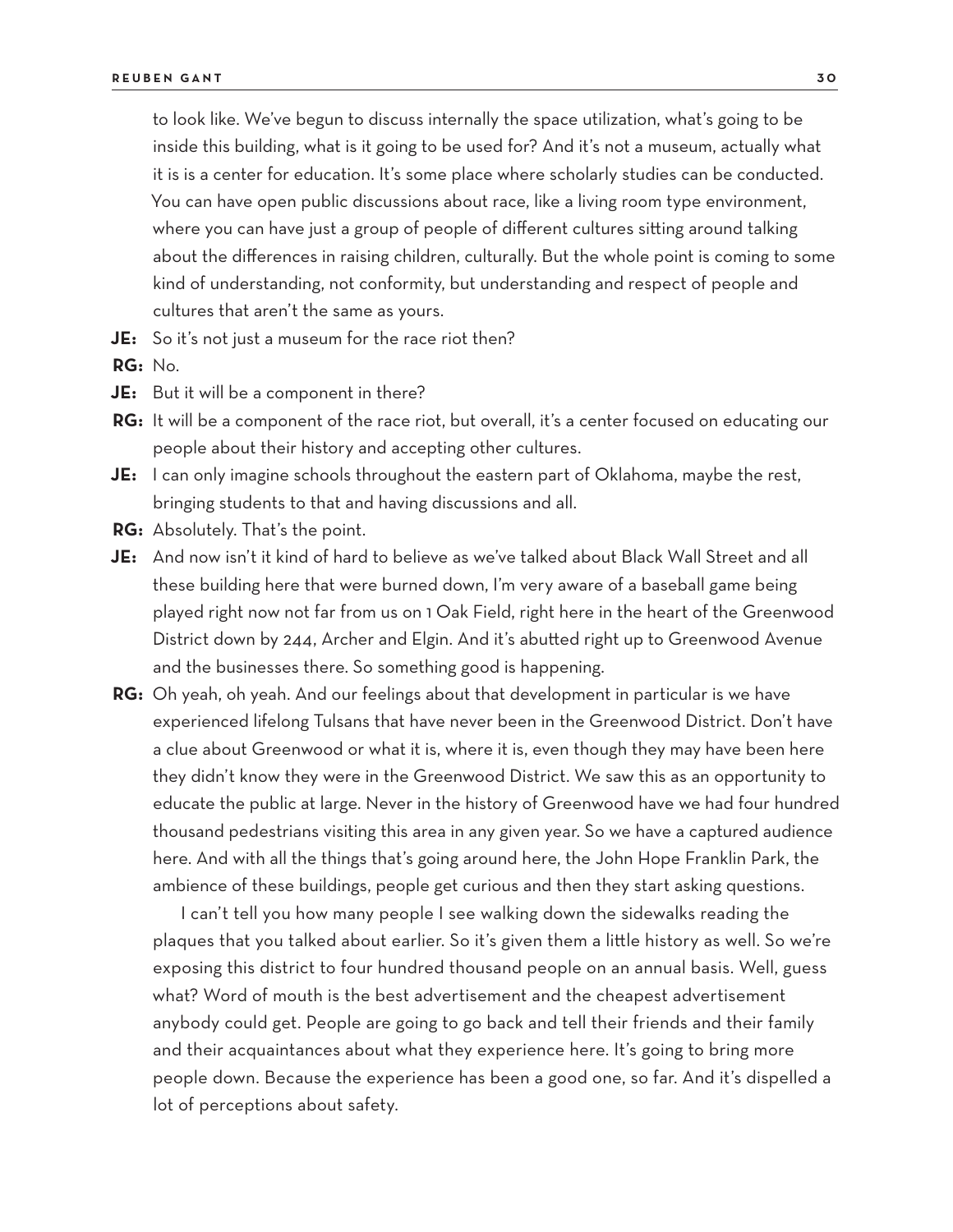- **JE:** Already. And here we are in the inaugural season but the ballpark's only been open two or three months.
- **RG:** Right. It's a win-win for everybody.
- **JE:** You bet.

## **Chapter 15 – 9:00 Race Riot Continued**

**John Erling:** You've talked, obviously, to race riot survivors.

**Reuben Gant:** Um-hmm (affirmative).

- **JE:** How many do we have living now? Do you know?
- **RG:** I would say the number is in the sixties. Initially during the Race Riot Commission Study about 170. So in the last eight years that number has dwindled to sixty-some.
- **JE:** Some of them can remember, I suppose, and some of them cannot.
- **RG:** Right.
- **JE:** Because of age. They were so young at the time. Can you recall some of your conversations, their comments, and what they may have said? Is there a theme? Is there anything that you can draw from those conversations?
- **RG:** No. Other than all of them are elated that this whole riot thing now is coming out and is being talked about. And there is an effort to recognize history, all inclusive, not just selective. Most of them are appreciative of that fact.

I've talked to some who have said their interest is not monetary but there interest is more of having something here that's going to outlive them, for generations to come to learn. I think that's what we're accomplishing with the park and the center.

- **JE:** Um-hmm (agreement).
- **RG:** That they're more interested in bricks and mortar than they are in money.
- **JE:** Here we are in June of 2010. The image of Tulsa is different somewhat today than it was back then in the '20s, '30s, and '40s because today minorities are not just blacks but now Hispanics live in the city as well. They believe that some time soon Hispanics, as minorities now, could become the new majority.

I attended a seminar, it was just for a meeting on the symposium—

- **RG:** Um-hmm (affirmative).
- **JE:** …that was conducted here, John Hope Franklin Symposium. And I started thinking when I left there, could a race riot break out today?
- **RG:** It's not out of the realm of possibility, I would say, simply because, well, if you look at riots in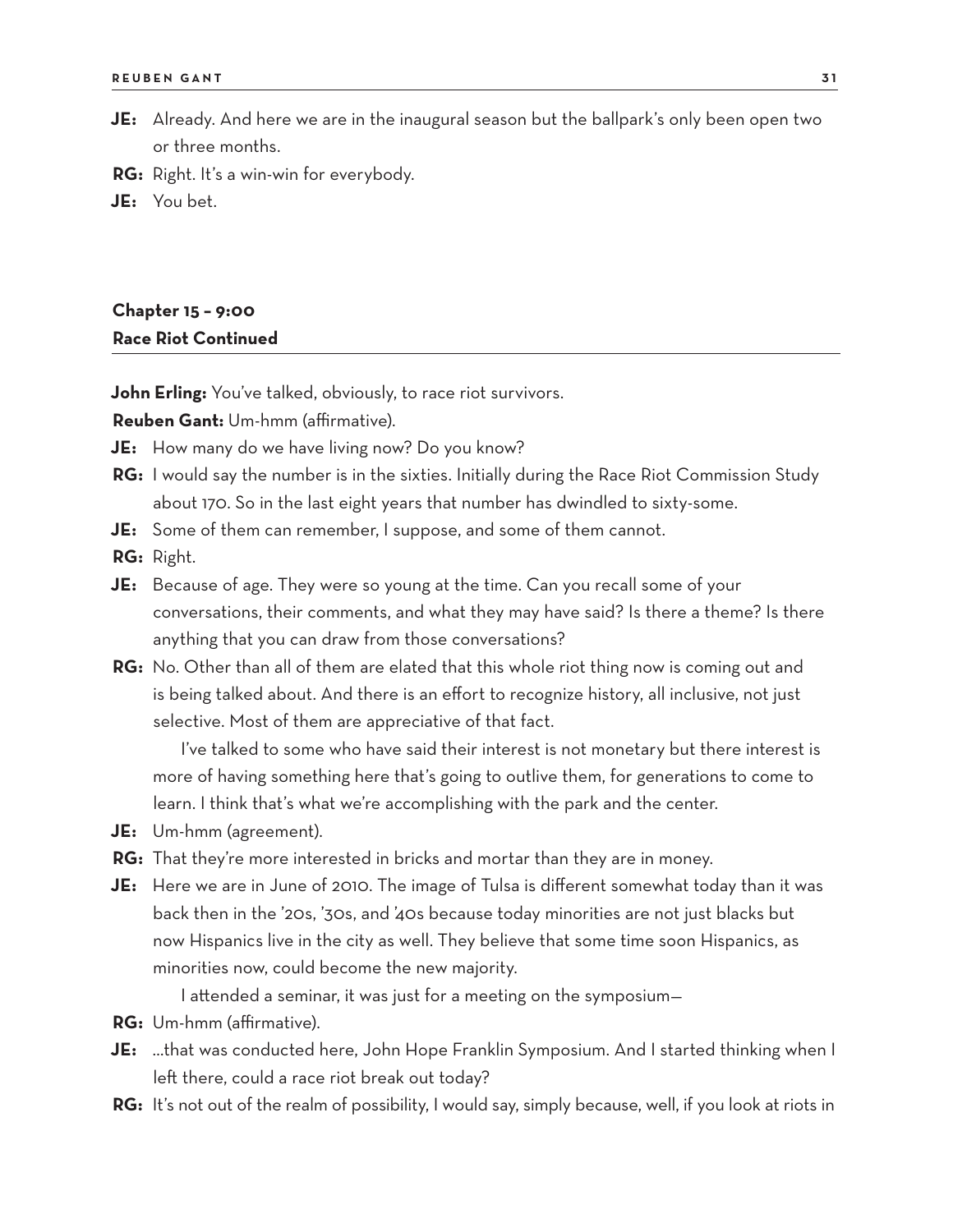general and the reasons they're different from the early 1900s to the time of the rock slide, for instance, it just occurred for different reasons. There could be a different reason that a riot could start today. Where the early 1900s it had more to do with color than anything.

Today, Ardoyne and Watts might have more to do with lack of opportunity or historical denial or historical neglect. You know, we're a prosperous city here in Tulsa. There's no real significant reason why one part of town looks markedly different than another. And one part of town doesn't have the proper infrastructure as the other. So being denied what a lot of citizens believe and is a right of citizenship could start a riot, could.

- **JE:** You know, you're so well-known in our whole town but particularly in North Tulsa. Why have you not run, say for city council, run for office, state legislature? I'm sure you've been asked but you haven't done so. Think you could have been effective doing that?
- **RG:** That's a good question. I think I am or have been more effective doing what I'm doing and I've been able to do more, be more vocal than if I were an elected official. I've often thought about that. I don't think running for city council or state legislature would put me in a position to have an impact. The numbers just don't work on your side.
- **JE:** Right.
- **RG:** You're always in the minority. But some higher office, for instance, mayor, you could make an impact as a mayor, but I don't think Tulsa's ready for that. I don't think Tulsa's ready to elect an African American mayor. I also thought the United States wasn't ready to elect an African American president, you know. I'm more in tune with Tulsa with the country at large and I just don't think they're ready. They may be and I may be fooling myself.
- **JE:** Only way I would see it is if you have some of these young people today come along and they're so charismatic that people are able to connect with them immediately and I like your message, I like your style, I like the way you are, that that could happen but it hasn't.
- **RG:** It could happen but then—
- **JE:** It would be unusual.
- **RG:** …you know, I have to reflect back on some of the things that are said about Barak Obama are just ridiculous. I mean, they are totally ridiculous, and it's all centered around the fact that he's black.
- **JE:** The questioning of his birth, you mean, and things?
- **RG:** Right. And that he's a Muslim because his name is Barak Obama or his dad was a Muslim. Well, he's a Christian, but some of the stuff I've heard is just ridiculous, it's just totally ridiculous.
- **JE:** Well, we have a feeling of rightwing, of antigovernment, we have militiamen talking, we have all this that's happening right now. You think it is because he's black?
- **RG:** Oh yeah. Think about this, you've heard and read and seen of these militia and these people showing up at these rallies with AK-47s and, you know, as a citizen they have a right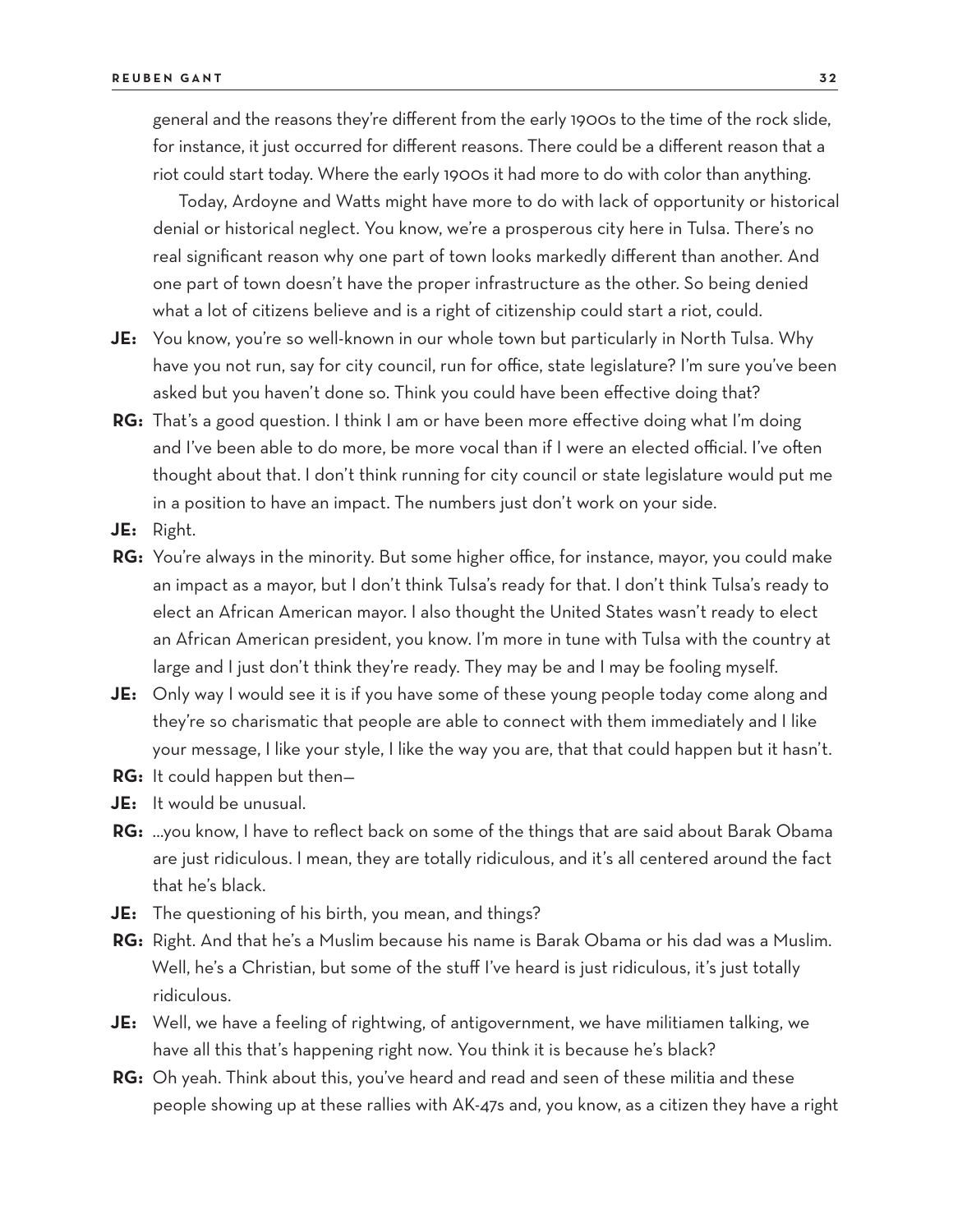to carry these guns. What do you think would happen if those people doing that were black? They would have never been able to get off the bus carrying an AK-47 in public, dressing like a militia armed. They wouldn't have gotten off the bus, they would have immediately been taken to jail, immediately. So you draw your own conclusions from that.

- **JE:** Are you resigned to the fact that racism will always exist until the very end of time? And all we can do is try to reduce it somewhat?
- **RG:** Racism will not be eradicated in my lifetime or yours. Maybe in generations to come, maybe, because we may end up some day not as a white society or a black society or a yellow society but a mixed society. But that won't happen in my lifetime.
- **JE:** Because of technology today and website like we're talking on right now there could be generations to come, they'll listen to this. Do you have a message to youngsters of all races that you might like to impart to them?
- **RG:** It's important to understand not just your history personally, but the history of those around you. And by around you I mean they don't have to be a close personal friend. They don't have to be an acquaintance in particular, but it's inevitable that your paths will cross. What's important is that you respect those that show you like respect. It's earned, not given.

I like to reflect upon what a football coach told me once. "What you do speaks so loud don't need to hear what you say."

- **JE:** So how would you like to be remembered by those generations that are not born yet?
- **RG:** As a person who cared. A person who committed himself to making a difference, to understanding other cultures and respect them, whether I agree with them or not. It's okay to agree to disagree. And as long as you live by that life should be pretty well for most of us. We're not going to always find agreement with everybody. But that's okay, 'cause the greatest gift we're given is the gift of choice. And that's what it boils down to: You have a choice, exercise it to a point or in a way that's not only going to benefit you but it's going to benefit your community, it's going to benefit your friends, your family, make a better world.
- **JE:** Very good. Well, I thank you very much for doing this.
- **RG:** Thank you.
- **JE:** I've found it very interesting and we've captured this now for this website and those who listen in I'm sure will learn a lot. And insight that probably some are going to drop their jaws and say, "Wow, I can't believe that."
- **RG:** Well, it's all true.